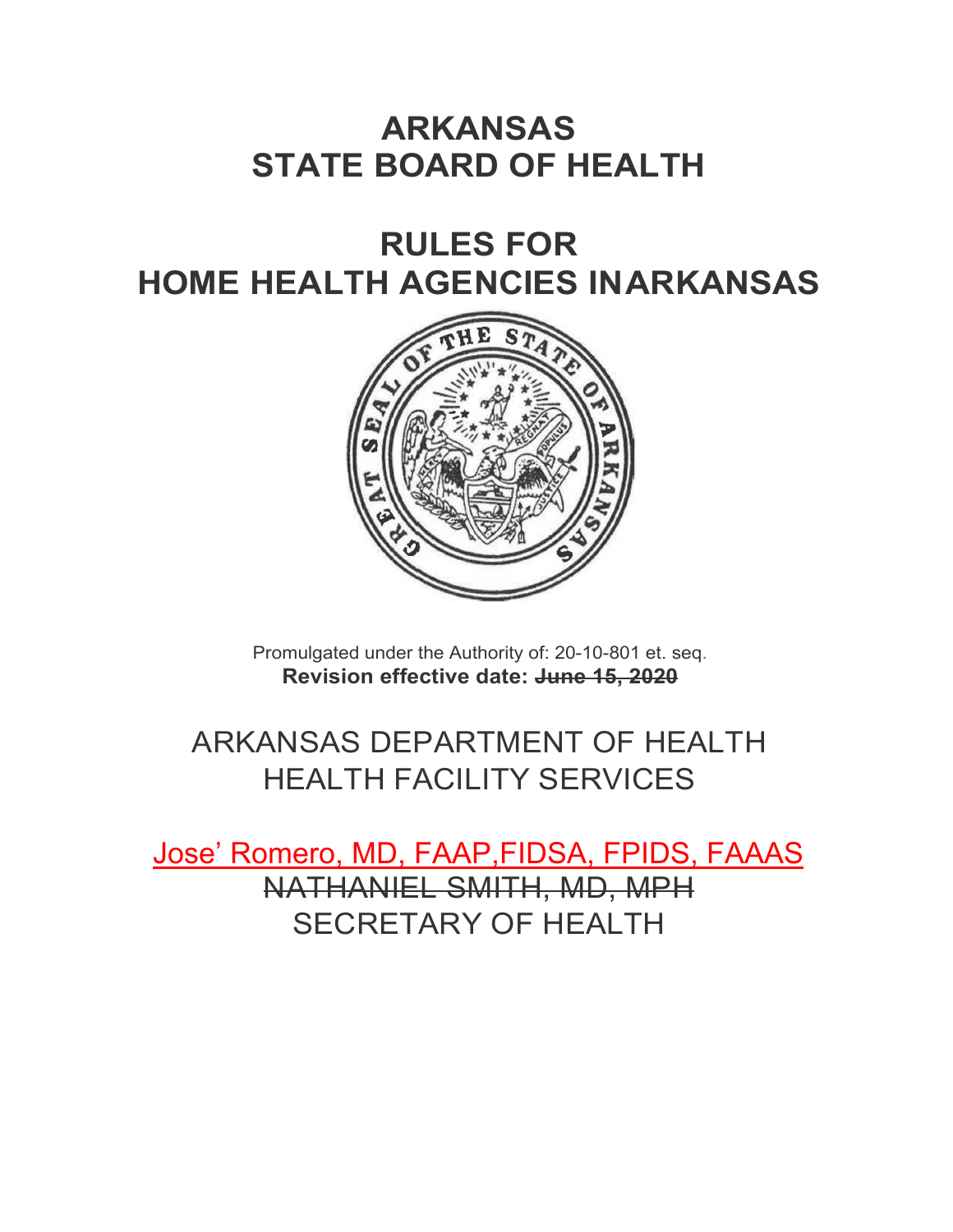# **TABLE OF CONTENTS**

| DENIAL, SUSPENSION, REVOCATION OF LICENSE  9-1<br>STANDARDS FOR SKILLED CARE SERVICES  12-1<br>STANDARDS FOR EXTENDED CARE SERVICES 13-1<br>STANDARDS FOR PERSONAL CARE SERVICES 14-1 |
|---------------------------------------------------------------------------------------------------------------------------------------------------------------------------------------|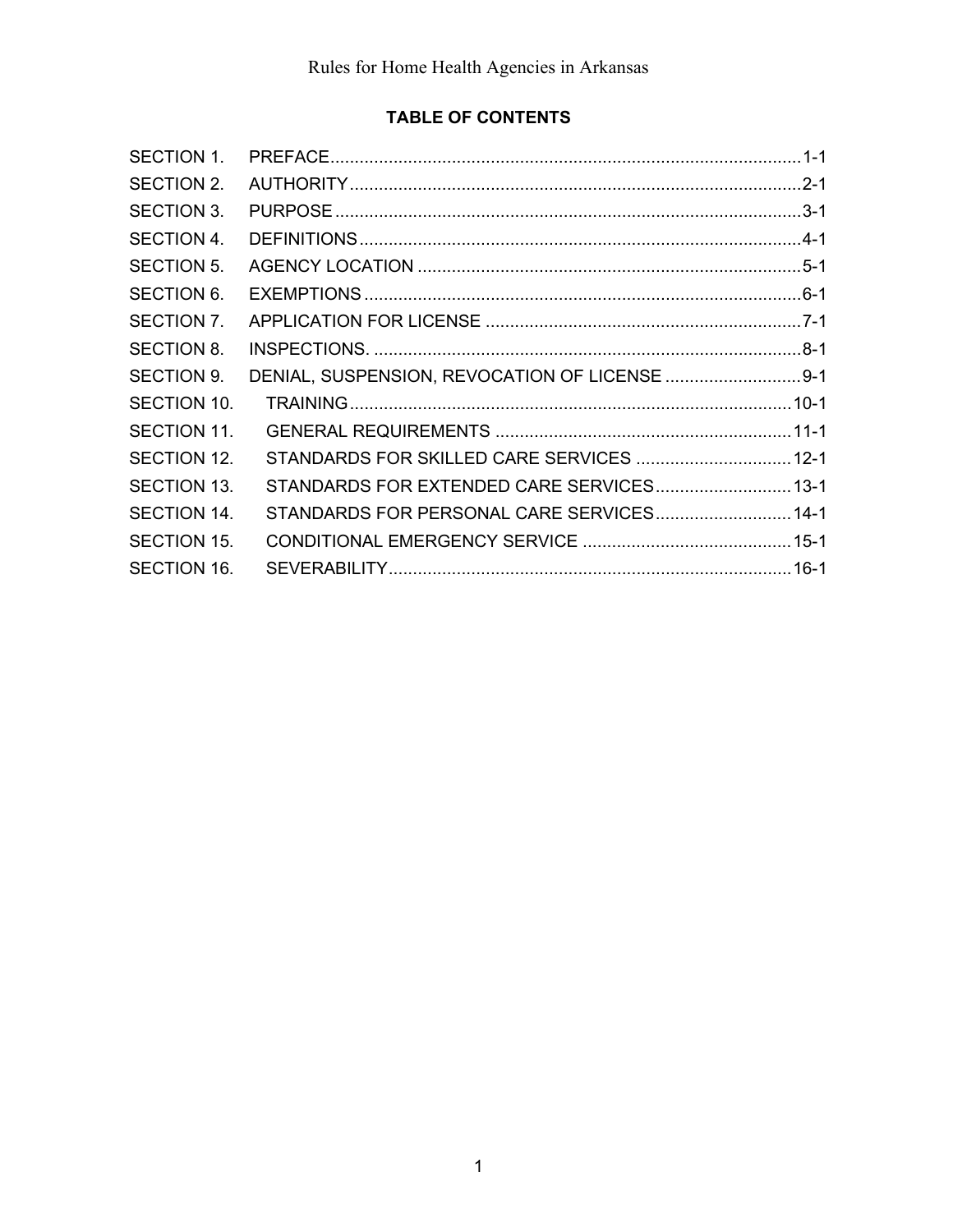#### <span id="page-2-0"></span>**SECTION 1. PREFACE**

These rules have been prepared for the purpose of establishing a criterion for minimum standards for the licensure of Home Health Agencies in Arkansas that is consistent with current trends in patient care practices. By necessity they are of a regulatory nature but are considered to be practical minimal design and operational standards for these facilities. These standards are not static and are subject to periodic revisions in the future as new knowledge and changes in patient care trends become apparent. However, it is expected that facilities will exceed these minimum requirements and that they will not be dependent upon future revisions in these standards as a necessary prerequisite for improved services. Each Home Health Agency has a strong moral responsibility for providing optimum patient care and treatment for the patients it serves.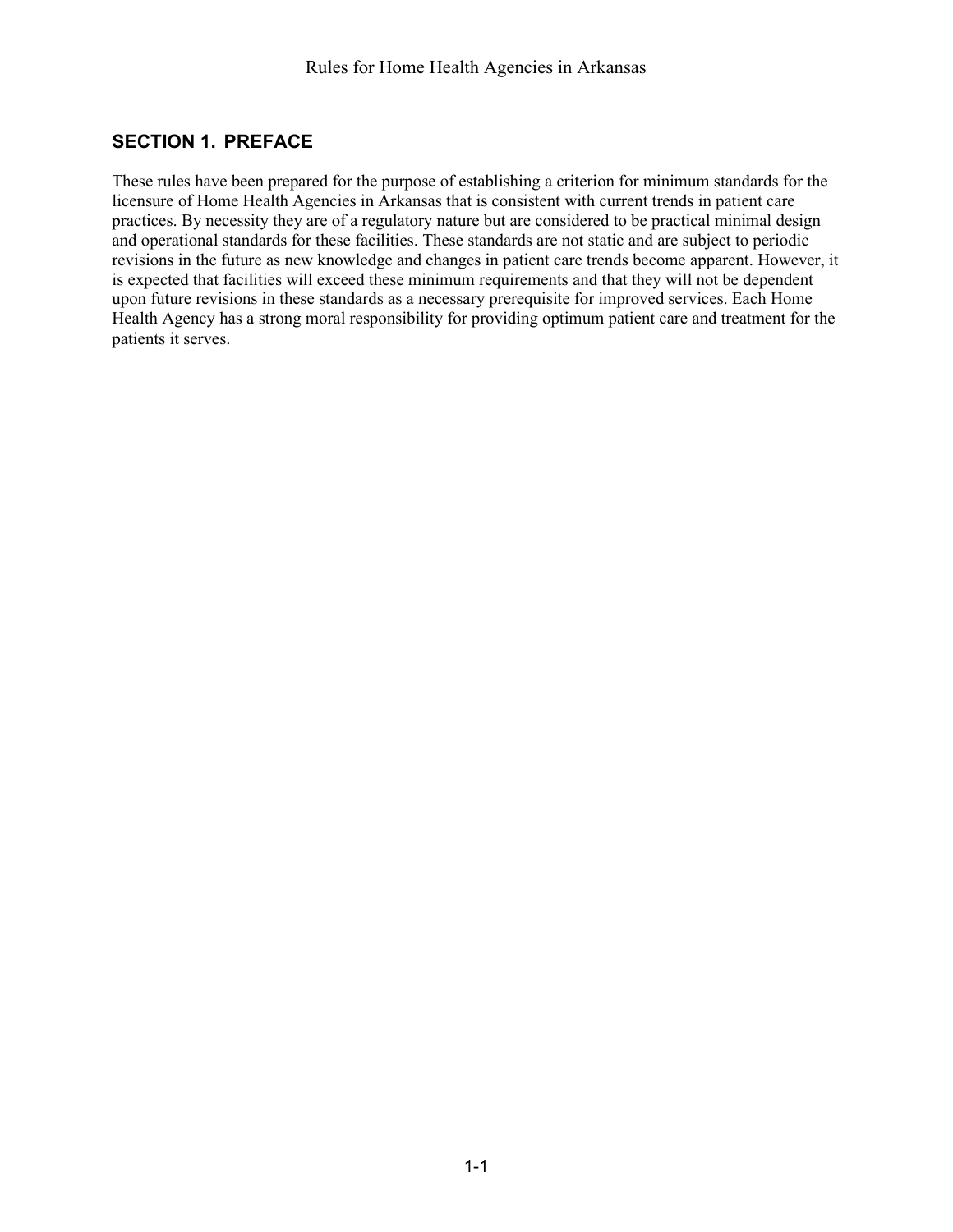# <span id="page-3-0"></span>**SECTION 2. AUTHORITY**

The following Rules for Home Health Agencies in Arkansas are duly adopted and promulgated by the Arkansas State Board of Health pursuant to the authority expressly conferred by the laws of the State of Arkansas in Ark. Code Ann. § 20-10- 801 et. seq.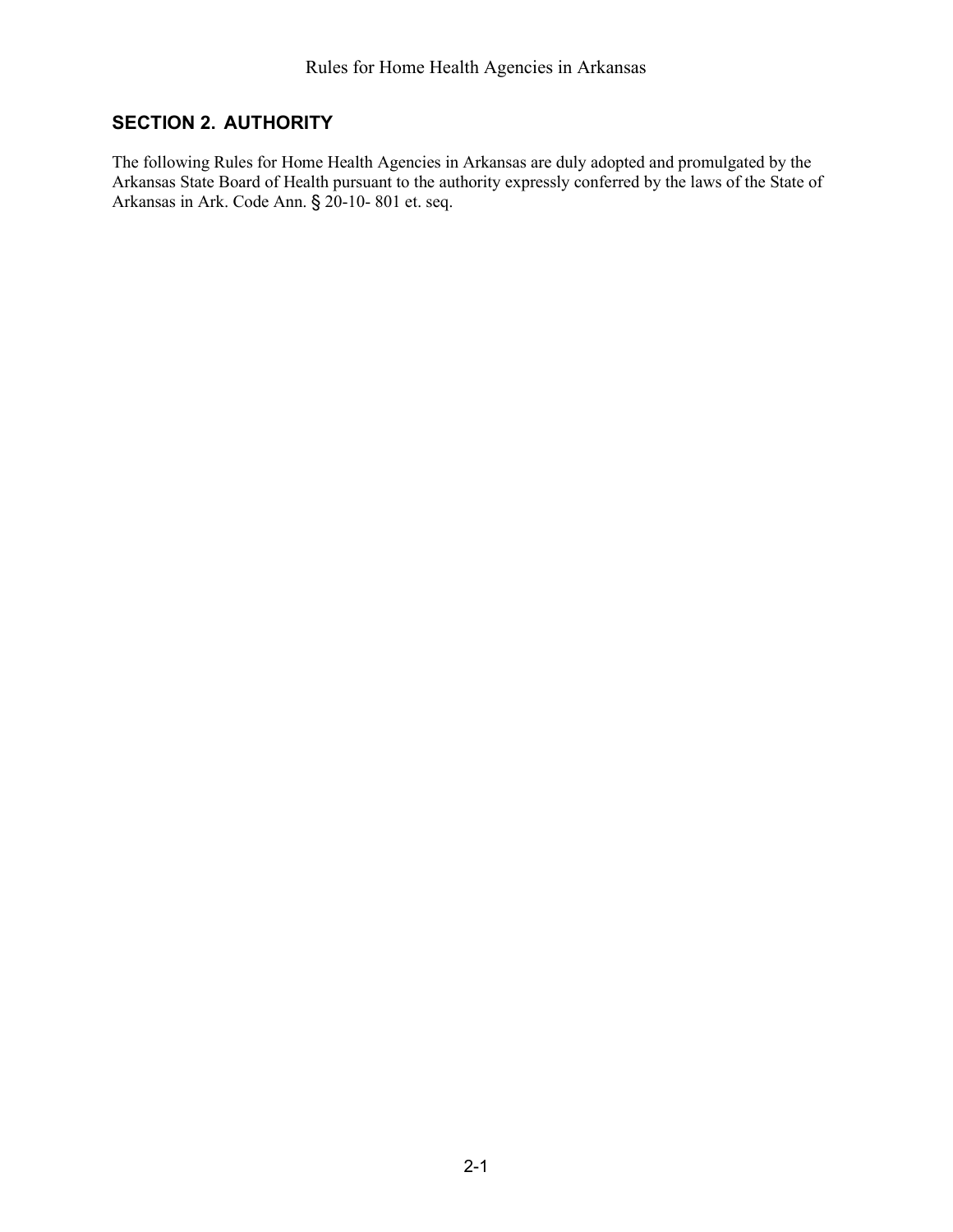# <span id="page-4-0"></span>**SECTION 3. PURPOSE**

In accordance with Ark. Code Ann.§ 20-10-801 et. seq., rules and minimum standards for home health programs operating in the State of Arkansas are hereby established. These rules will ensure high quality professional care for patients in their home by providing for the safe, appropriate care of all admitted to a home health program regardless of setting and shall apply to both new and existing agencies.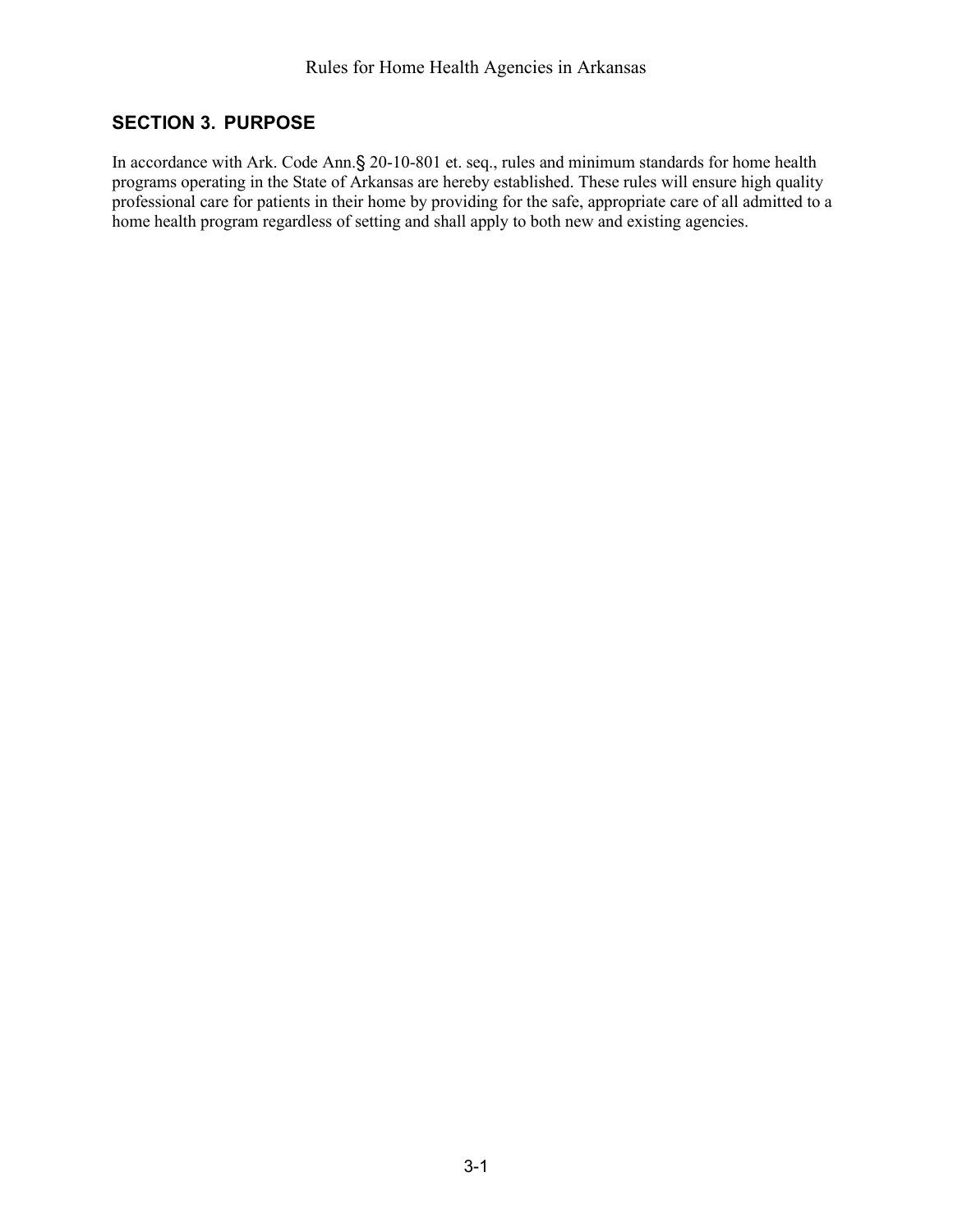## <span id="page-5-0"></span>**SECTION 4. DEFINITIONS**

The following word and terms, when used in these sections, shall have the stated meanings, unless the context clearly indicates otherwise:

- A) **Administrator**-A person who is an agency employee and is a physician, registered nurse, or an individual with at least one year of supervisory or administrative experience in home health care or in related health provider programs.
- B) **Aide Assignment Sheet Aide Service Plan** written assignments developed and supervised by a qualified supervisor for the tasks to be completed by the aide.
- C) **Branch Office** A location or site, other than the Arkansas primary agency's principal office location, from which a Medicare certified home health agency provides services within the contiguous counties its geographic service area of the primary agency POA. The branch office is part of the primary agency provides direct support and administrative control of its branches. and is located sufficiently close to share administrative supervision and services in a mannerthat renders it unnecessary to obtain a separate license as a home health agency. A branch office shall have at least one registered nurse assigned to that office on a full time basis.
- D) **Certified Agency** A home health agency which holds a letter of approval signed by an official of the Department of Health and Human Services is primarily engaged in providing skilled nursing services and other therapeutic services and is licensed pursuant to State law. The agency shall meet the Conditions of Participation as a home health agency under Title XVIII of the Social Security Act and the regulations adopted thereunder (42 Code of Federal Regulations 405.1201, et seq.), which regulations are incorporated by reference herein for all purposes. must be currently in compliance with the Conditions of Participation in the Social Security Act, Title XVIII.
- E) **Clinical Manager** Licensed physician, physical therapist, speech language pathologist, occupational therapist, audiologist, social worker or registered nurse.
- F) **Clinical Note** A dated, written or electronic and signed notation by agency personnel of a contact with a patient including a description of signs and symptoms, treatment and/or medication given, the patient's response, other health services provided, and any changes in physical and/or emotional condition.
- G) **Clinical Record** An accurate account of services provided for each patient and maintained by the agency.
- H) **Contractor** An entity or individual providing services for the agency who does not meet the definition of employee.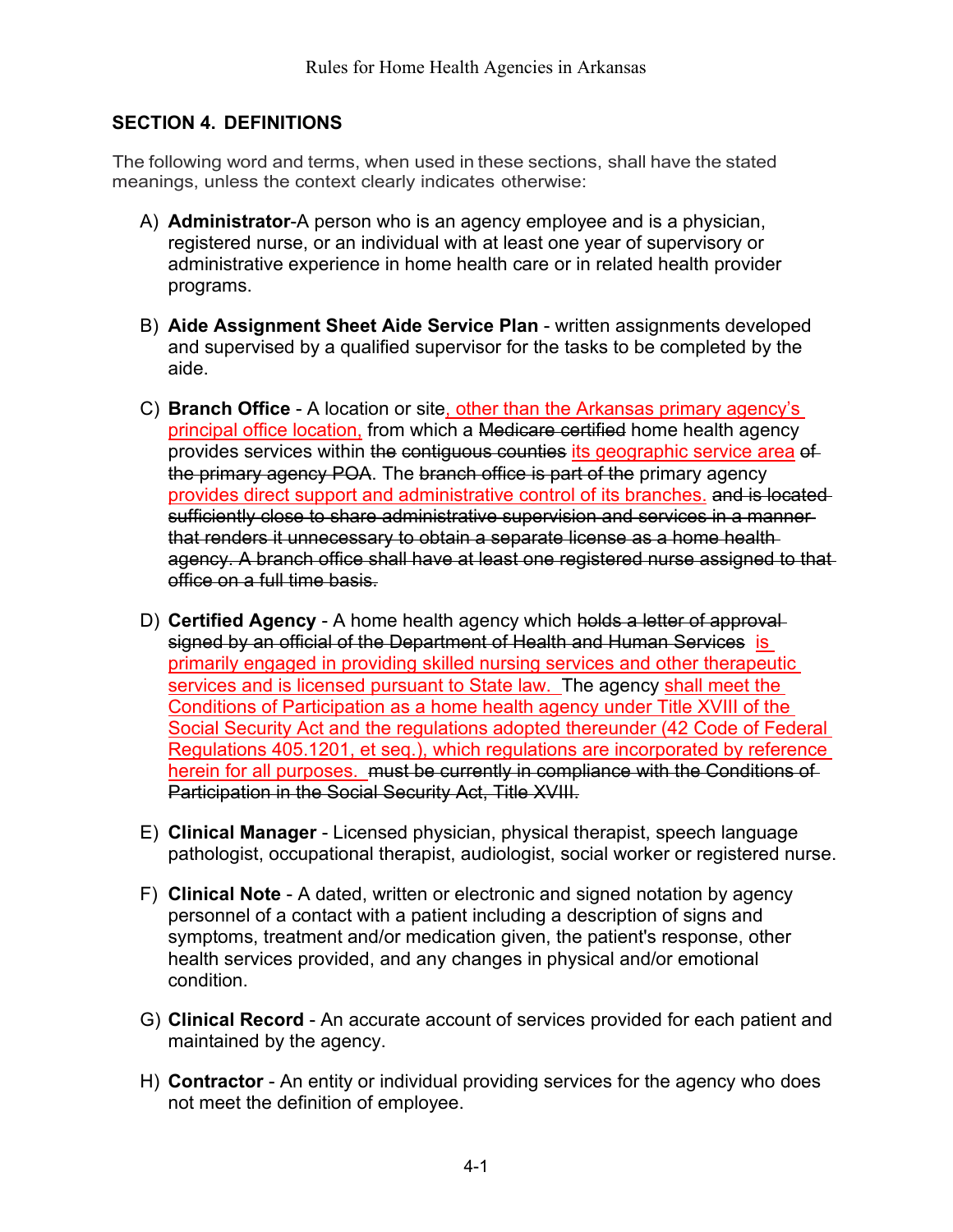- I) **Coordinating** Bringing needed services into a common action, movement or condition of the health of the patient.
- J) **Department** The Arkansas Department of Health, Health Facility Services.
- K) **Discharge Summary** A recapitulation of all services provided by the home health agency before discharge of a patient.
- L) **Employee** Any individual for whom the agency is required to issue a form W-2.
- M) **Health** The condition of being sound in body, mind and spirit, especially freedom from physical disease or pain.
- N) **Health Assessment** A determination of a patient's physical and mental status performed by medical professionals.
- O) **Home Health Agency** Any person, partnership, association, corporation, or other organization, whether public or private, proprietary, or non-profit, that provides a home health service for pay or other consideration in a patient's residence.
- P) **Home Health Aide** -A person who provides home health aide services for a person in the home under the supervision of a registered nurse licensed healthcare professional.
- Q) **Home Health Services** The providing or coordinating of acute, restorative, rehabilitative, maintenance, preventive, or health promotion services through professional nursing or by other therapeutic services such as physical therapy, speech therapy, occupational therapy, medical social services, home health aide or personal services in a client's residence.
- R) **Licensed Practitioner** An individual permitted by law and by the Home Health Agency to prescribe care.
- S) **Maintenance** To keep in an existing state.
- T) **Parent Agency** The Medicare certified agency physically located within the state that develops and maintains administrative control of branches.
- U) **Patient Care Conference** A documented conference among the home health agency staff or contractors providing care to a patient to evaluate patient care needs and the delivery of service.
- V) **Personal Care** Medically prescribed health related assistance in activities of daily living, hygiene and grooming.
- W) **Personal Care Aide** A person with training as defined in Section 10. B. who provides personal care services for a person in their home.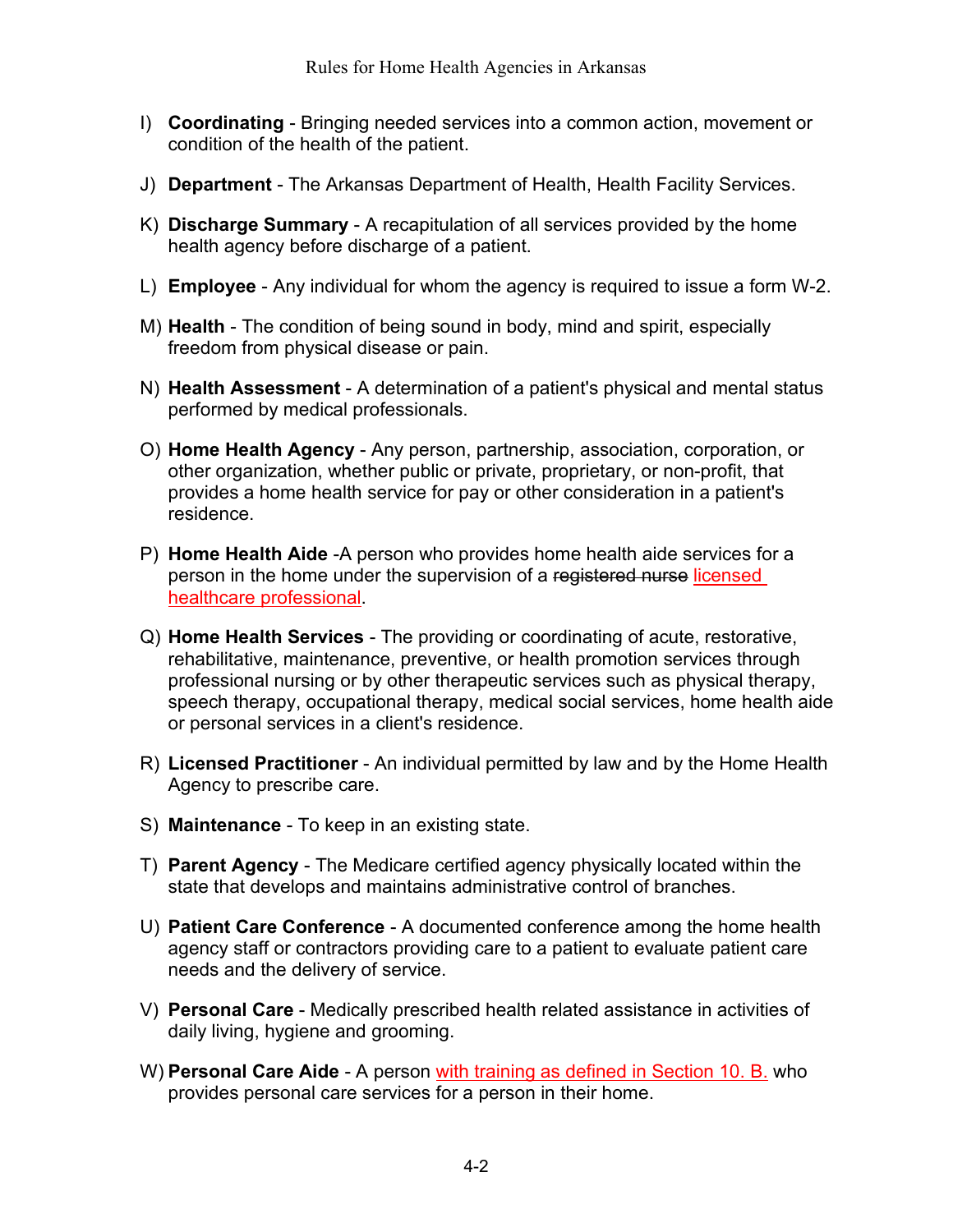- X) **Physician** A person who is currently licensed under the Arkansas Medical Practices Act.
- Y) **Place of Business** Any office of a home health agency that maintains home health service patient records or directs home health services.
- Z) **Plan of Care** A written plan which specifies scope, frequency and duration of services that is signed by a qualified practitioner.
- AA) **Preventive** To keep from happening or existing.
- BB) **Quality of Care** Clinically competent care which, supported and directed in a planned pattern to achieve maximum dignity at the required level of comfort, preventive health measures and self-management.
- CC) **Rehabilitative** To restore or bring to a condition of health or useful and constructive activity.
- DD) **Residence** A place where a person resides, including a home, nursing home, residential care facility or convalescent home for the disabled or aged.
- EE) **Restorative** Something that serves to restore to consciousness, vigor or health.
- FF) **Service Area** The land area for which the agency shall be licensed, which shall be consistent with their Certification of Need (CON) or Permit of Approval (POA) and up to 100-miles of the primary and/or branch office.
- GG) **Skilled Care Services** Includes skilled nursing services, physical therapy, respiratory therapy services, speech-language pathology services, occupational therapy, medical social work services, and physician services,
- HH) **Skilled Professional** a person licensed and trained to provide skilled services according to their applicable licensing board.
- II) **Supervision**-Authoritative procedural guidance by a qualified person, acting within his or her applicable scope of practice to a function or activity.
- JJ) **Supervisor**-A skilled professional or one who has completed two years of fulltime study at an accredited institution of higher education. An individual who has a high school diploma or GED may substitute one (1) year of full time employment in a supervisory capacity in a healthcare facility or communitybased agency for one (1) year at an institution of higher education.
- KK) **Visit** a face-to-face visit in the client's residence or by the use of information technology.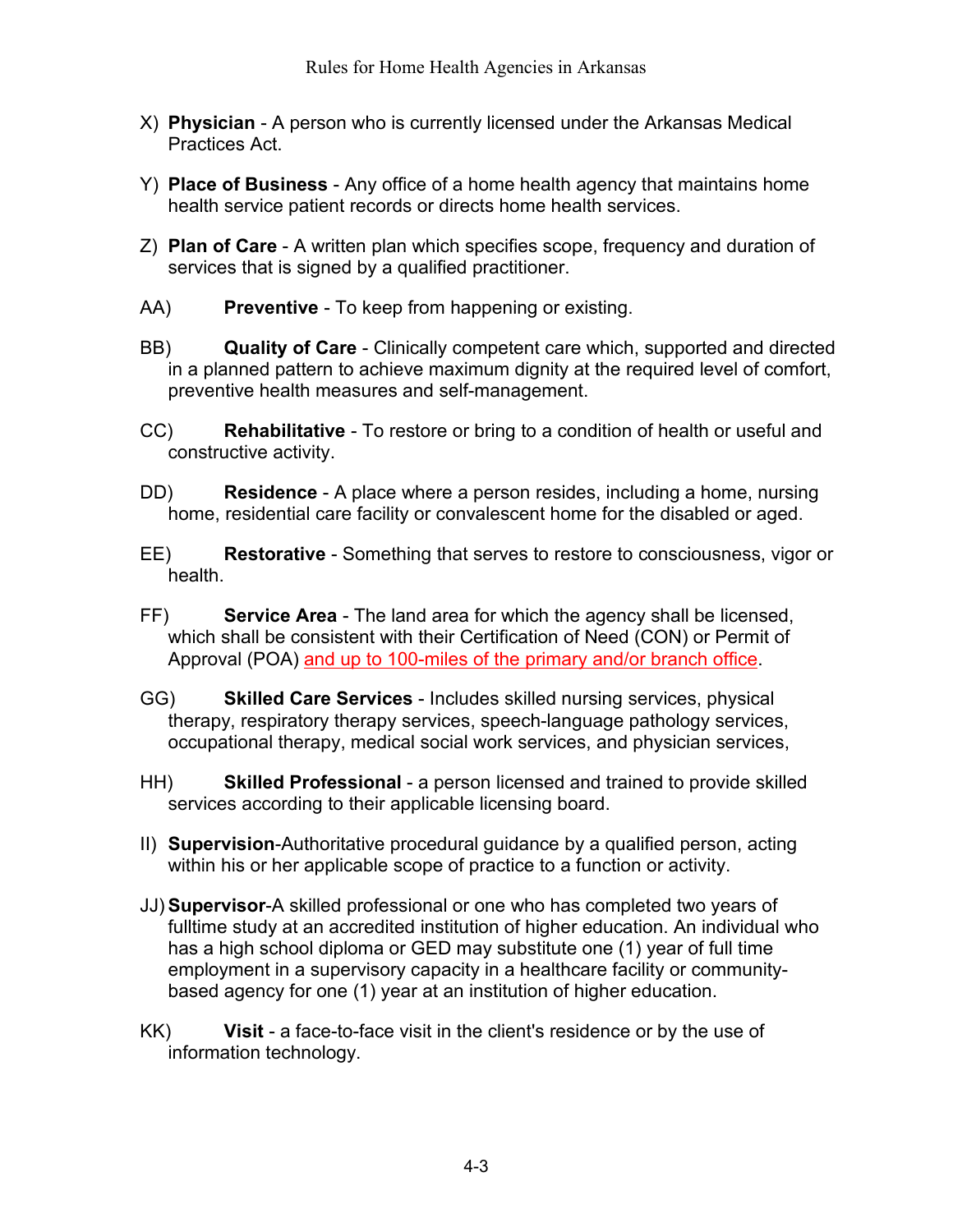## <span id="page-8-0"></span>**SECTION 5. AGENCY LOCATION**

- A) No person, partnership, association, corporation, or other organization, whether public or private, proprietary or nonprofit shall provide home health services in the State of Arkansas without a licensed fully operational physical location within the State. and a sufficient number of licensed regional offices to adequately service the administrative needs of the agency and the clients. A regional office is required for non-contiguous counties. The authority is vested with Health Facility Services to determine if an agency is subject to regulation under the statute and is inherent in the responsibility to regulate agencies that are within the definitions of theAct. Each agency office will be located within the geographic area identified in the Certificate of Need (CON) or Permit of Approval (POA) and may provide services up to 100-miles of the Parent Agency or Branch office.
- B) Branch Office. The parent home health agency shall submit an application to notify the Department in writing in advance of the plan to establish a branch office by completing the Home Health Agency Notification for Branch Office form (See Form HHA-001). Included in the notification application shall be a description of the services to be provided (must be the same as the parentagency), the geographic area to be served by the branch office and a description of exactly how supervision by the parent agency will occur. All branch offices shall be subject to **survey approval** by Health Facility Services. Once the agency receives approval by Health Facility Services to establish the requested branch office the agency shall notify Health Facility Services of the branch office address, telephone number, and the name of the registered nurse supervisor.
	- 1) Onsite supervision of the branch office shall be conducted by the parent primary agency at least every two months. The supervisory visits shall be documented and include the date of the visit, the content of the consultation, the individuals in attendance, and the recommendations of the staff. In addition, branch supervision shall include clinical record review of the branch records, inclusion in the agency's quality assurance activities, meetings with the branch supervisor, and home visits. The parent agency must provide direct support and administrative control of its branches to include:
		- (a) Board of Directors or other corporate governing body oversight;
		- (b) Contracted services;
		- (c) Quality assurance and performance improvement plan;
		- (d) Policy and procedure implementation;
		- (e) Staffing;
		- (f) Human Resource management;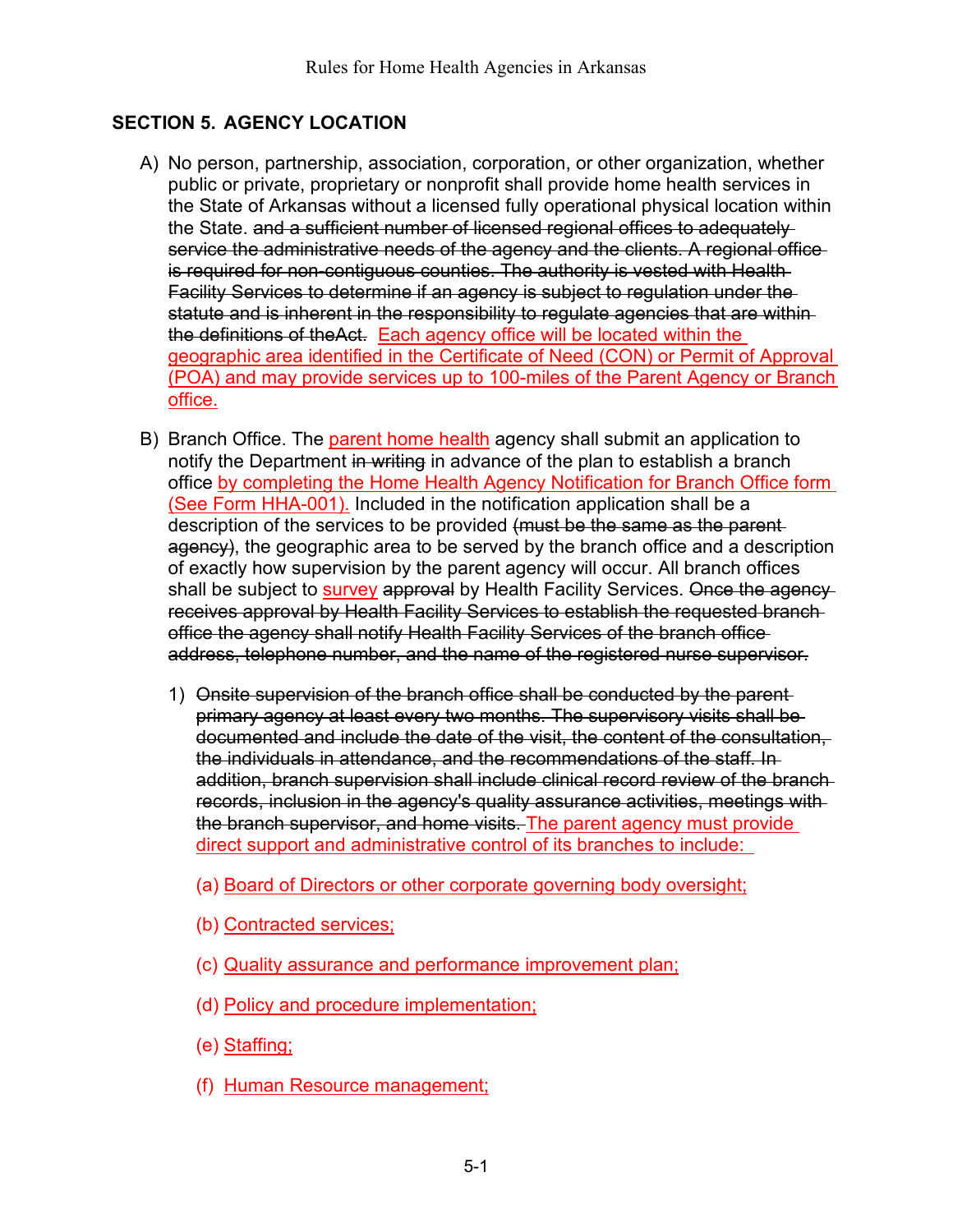- (g) Disposition of closed clinical records; and
- (h) Staff training.
- 2) A full-time registered nurse shall be assigned to the branch office and shallbe available during all operating hours. This person shall be an employee of the agency.
- 3) All admissions shall be coordinated through the parenUprimary agency and a current roster of patients shall be maintained by the parent agency at all times.
- 4) A branch office shall offer the same services as those offered by the parenUprimary agency.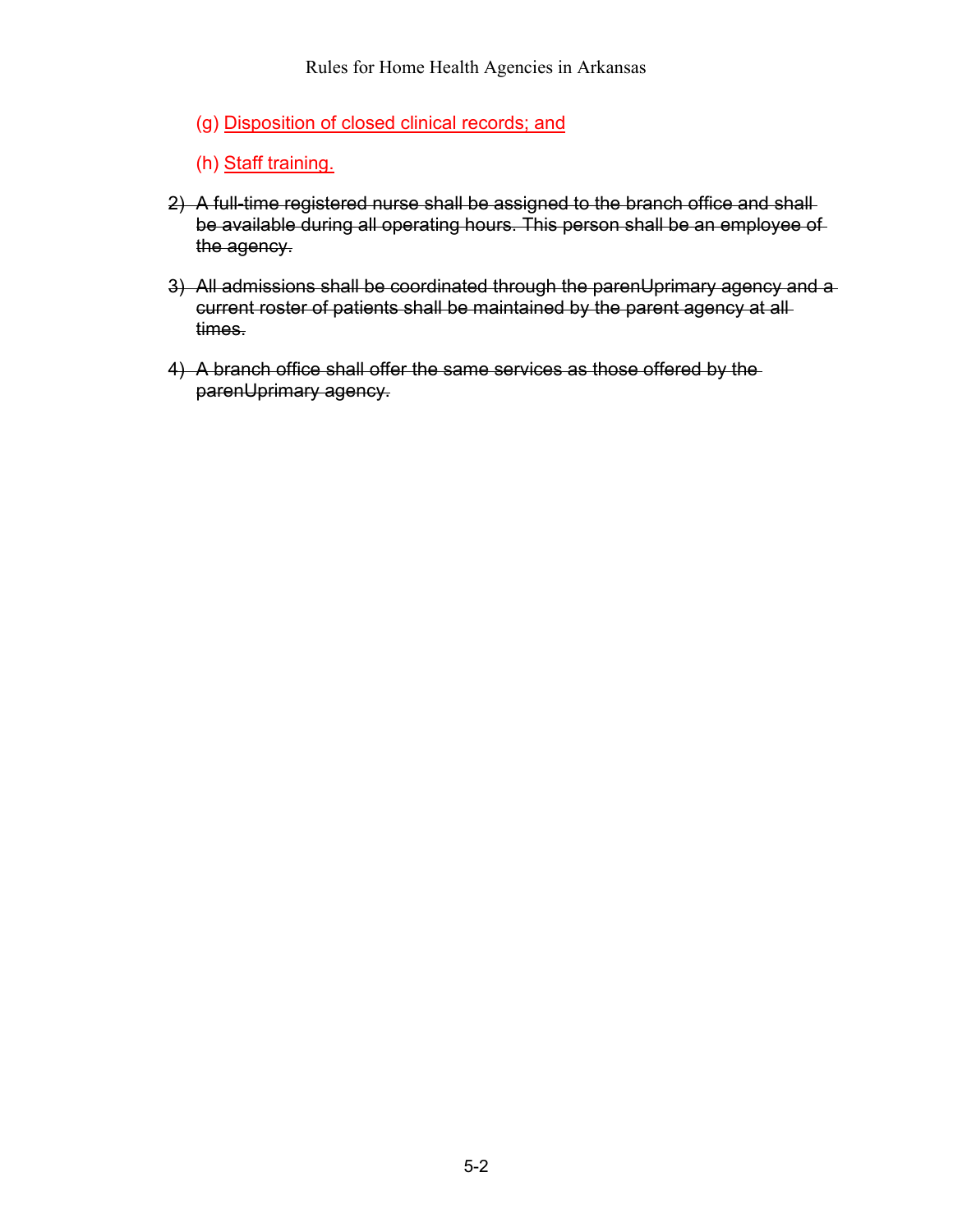#### <span id="page-10-0"></span>**SECTION 6. EXEMPTIONS**

- A) The Act exempts from its licensing requirements persons who hold other licenses or engage in certain limited activities. A person providing home health services, as defined in the Act, in addition to the limited activities for which an exemption would otherwise be available, shall obtain a license to provide the home health care services.
- B) The following persons are not required to be licensed under Ark. Code Ann.§ 20- 10-802:
	- 1) A physician, dentist, registered nurse, or physical therapist who is currently licensed under the laws of Arkansas who provides home health services only to a patient as a part of his or her private office practice and the services are incidental to such office practice;
	- 2) The following health care professionals providing home health service as a sole practitioner: a registered nurse, a licensed vocational nurse, a physical therapist, an occupational therapist, a speech therapist, a medical social worker, or any other health care professional as determined by the department;
	- 3) A non-profit registry operated by a national or state professional association or society of licensed health care practitioners, or a subdivision thereof, that operates solely as a clearinghouse to put consumers in contact with licensed health care practitioners who will give care in a patient's residence and that neither maintains the official patient records nor directs patient services;
	- 4) An individual whose permanent residence is in the patient's residence;
	- 5) An employee of a person holding a license under this Act who provides home health services only as an employee of the licensed person and who receives no benefit for providing home health services other than wages from the employer;
	- 6) A home, nursing home, convalescent home, or other institution for the disabled or aged that provides health services only to residents of the home or institution;
	- 7) A person who provides one health service through a contract with a person licensed;
	- 8) A durable medical equipment supply company;
	- 9) A pharmacy or wholesale medical supply company that furnishes those services to persons in their homes that relate to drugs and supplies;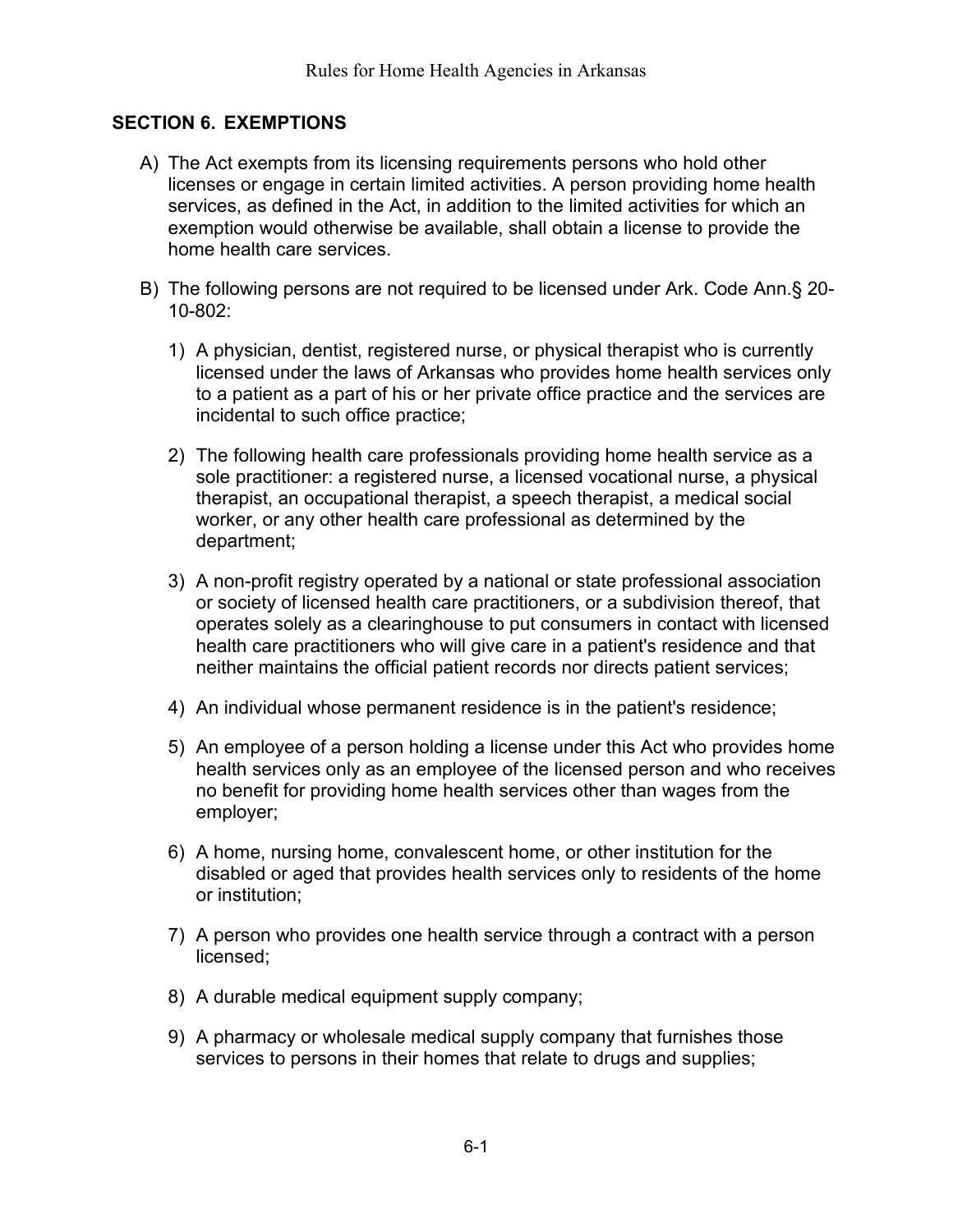- 10) A hospital or other licensed health care facility serving only inpatient residents; and
- 11)A visiting nurse service or home aide service constructed by and for the adherents of a religious denomination for the purpose of providing service for those who depend upon spiritual means through prayer alone for healing.
- 12)Persons providing services to one or more developmentally disabled persons, as defined in§ 20-48-101, under a license or certificate from the Division of Developmental Disabilities Services of the Department of Human Services.
- C) Claims of exemption under the Act should be presented to Health Facility Services in writing with supporting documentation.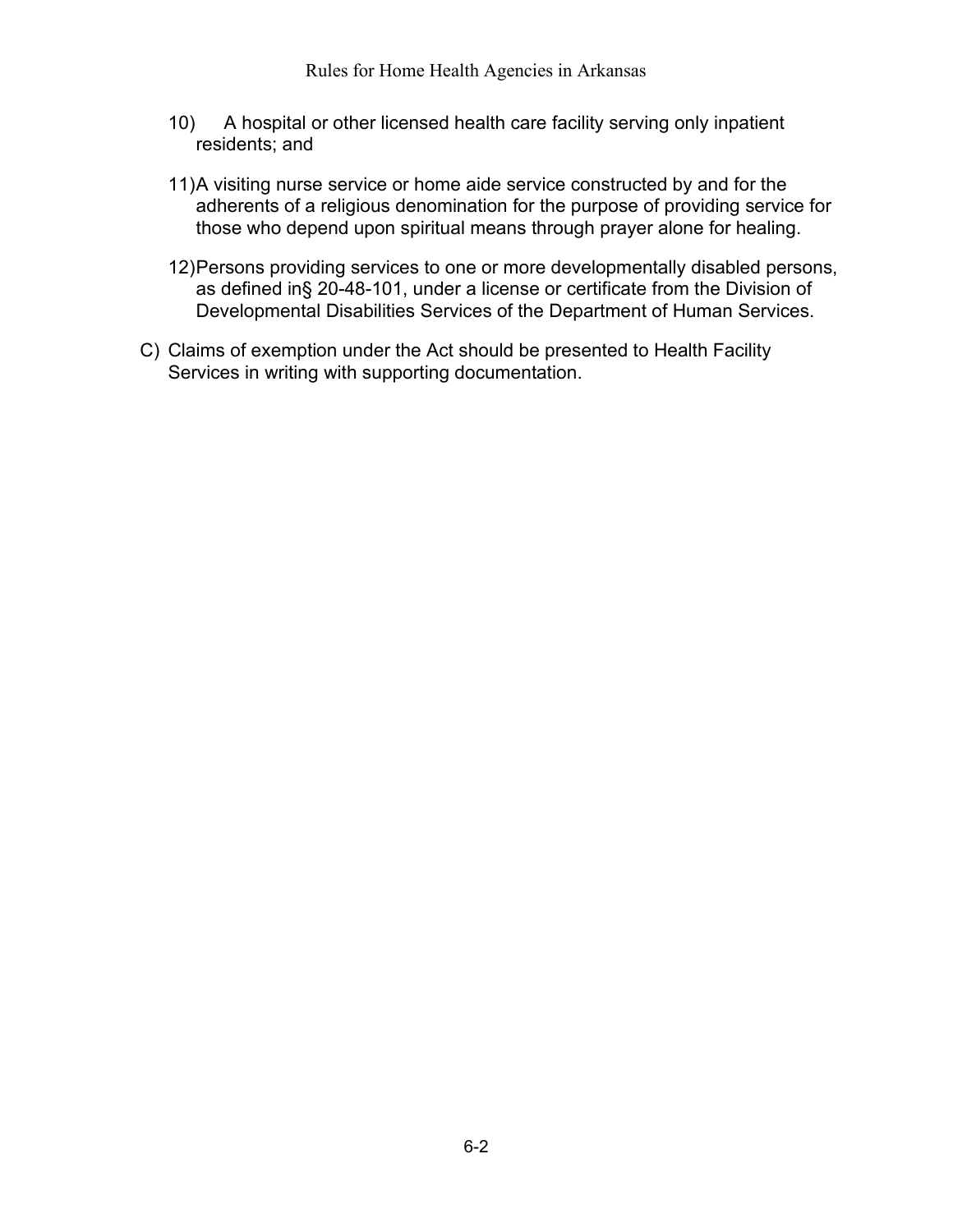#### <span id="page-12-0"></span>**SECTION 7. APPLICATION FOR LICENSE**

- A) Any person, partnership, association, corporation or other organization, whether public or private, proprietary or nonprofit who supplies individuals to provide any of the services listed below shall be considered an agency.
- B) Agencies shall be required to obtain a license if the following services are provided to an individual in their home or place of residence. These services include:
	- 1) Skilled Nursing Services;
	- 2) Physical Therapy Services;
	- 3) Occupational Therapy Services;
	- 4) Speech-Language Pathology Services;
	- 5) Medical Social Work Services;
	- 6) Home Health Aide Services;
	- 7) Personal Care Aide Services;
	- 8) Extended Care Services.
- C) Prior to applying for a license an agency shall obtain a Permit of Approval (POA). Each agency must serve the area which is consistent with their Certificate of Need (CON) or POA and may serve up to 100-mile radius of the parent agency or branch office. Only under conditional emergency circumstances approved by Health Facility Services may an agency provide care outside the boundaries of their POA. (See requirements for Conditional Emergency Services, Section 15.)
- D) Annual license applications shall be on forms prescribed by the Department and shall be effective on a calendar year basis with an expiration date of December 31.
	- 1) Each agency shall receive either a Class A or Class B license. If the agency is certified to participate in the Title XVIII Medicare program, a Class A license shall be issued. A class A agency shall meet the Conditions of Participation as a home health agency under Title XVIII of the Social Security Act and the regulations adopted thereunder (42 Code of Federal Regulations 405.1201 et. seq.), which regulations are adopted by reference herein for all purposes. Copies of the regulation adopted by reference in this section are indexed and filed in Health Facility Services, Arkansas Department of Health, 5800 West Tenth, Suite 400, Little Rock, Arkansas 72204, and are available for public inspection during regular working hours.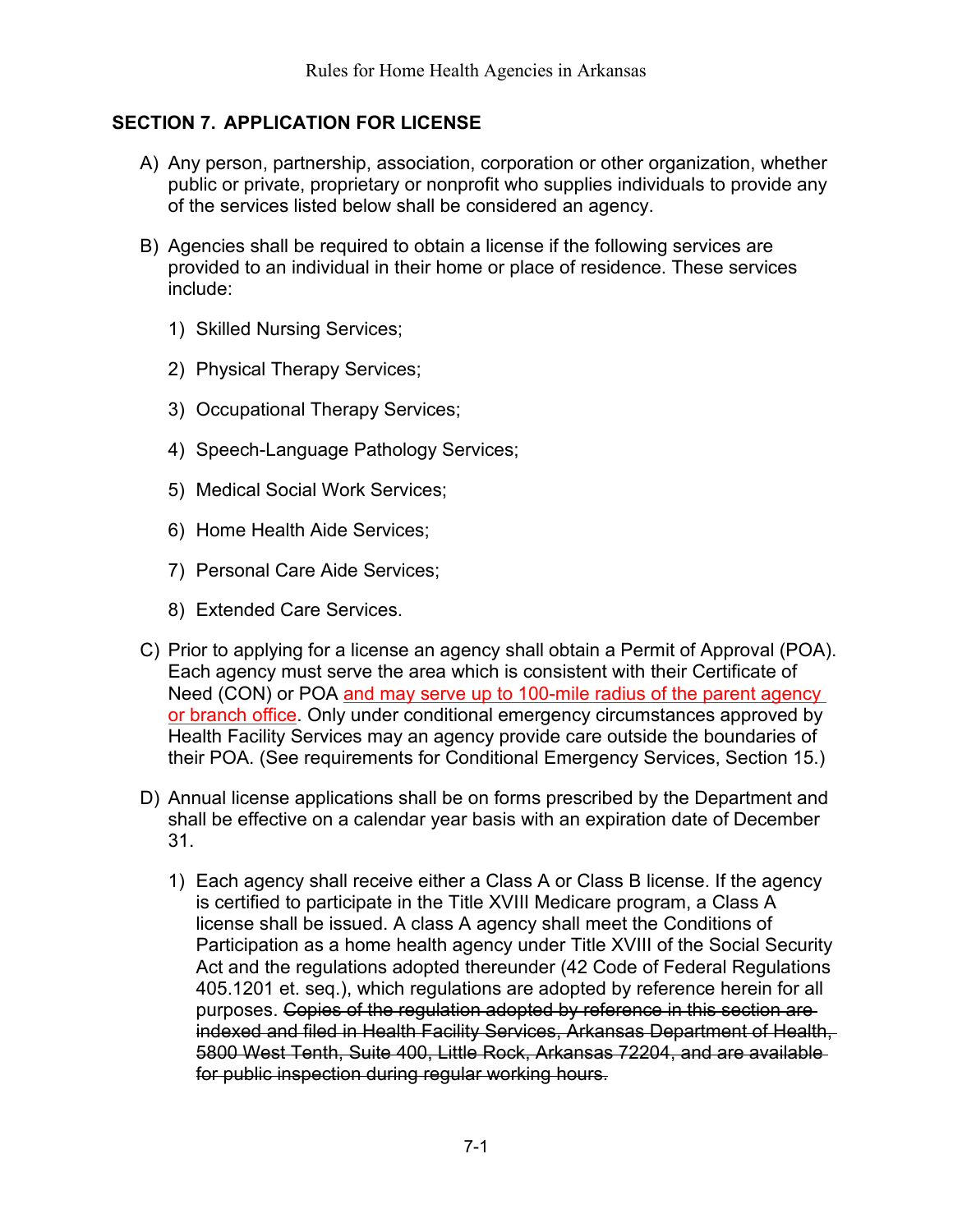- 2) If the agency is not certified to participate in the Medicare program but provides home health services as defined by Ark. Code Ann. § 20-10- 801 et. seq., a Class B license shall be issued.
- 3) Any agency holding a Class A License may obtain a Derivative Class B license from the Department, provided that the agency holding said Class A license meets the licensing standards set forth in Ark. Code Ann. § 20- 10- 801 et. seq., and the Rules herein for Class B licensure. A Class B license so issued to the holder of a Class A license shall not be severed from the underlying Class A license **nor** separately extended into geographic areas apart from the class A service area. A separate POA from the holder of a Class A license shall not be required by the Health Department in order to issue a Derivative Class B license.
- 4) Each Class A or Class B license shall designate whether an agency provides the following categories of service: intermittent skilled care, extended care and/or personal care.
- 5) When a category of service is added the agency shall notify Health Facility Services of the intent. Health Facility Services shall then request from the agency the appropriate information needed to determine if the agency meets the regulatory requirements for the category of service being requested. Once this determination is made Health Facility Services shall make the appropriate changes to the license.
- 6) If a category of service is being discontinues, the agency shall notify Health Facility Services. Notification must include information on how the agency will ensure appropriate transfer of patients.
- 7) Each agency that is licensed Class A or Class B shall meet the General Requirements section of these rules. According to services provided, agencies shall also be required to meet other sections as follows:
	- (a) Skilled Care General Requirements [\(SECTION 11\)](#page-18-0), Skilled Care Services [\(SECTION 12\)](#page-24-0);
	- (b) Extended Care General Requirements [\(SECTION 11\)](#page-18-0), Skilled Care Services [\(SECTION 12\)](#page-24-0), Extended Care Services [\(SECTION 13\)](#page-28-0);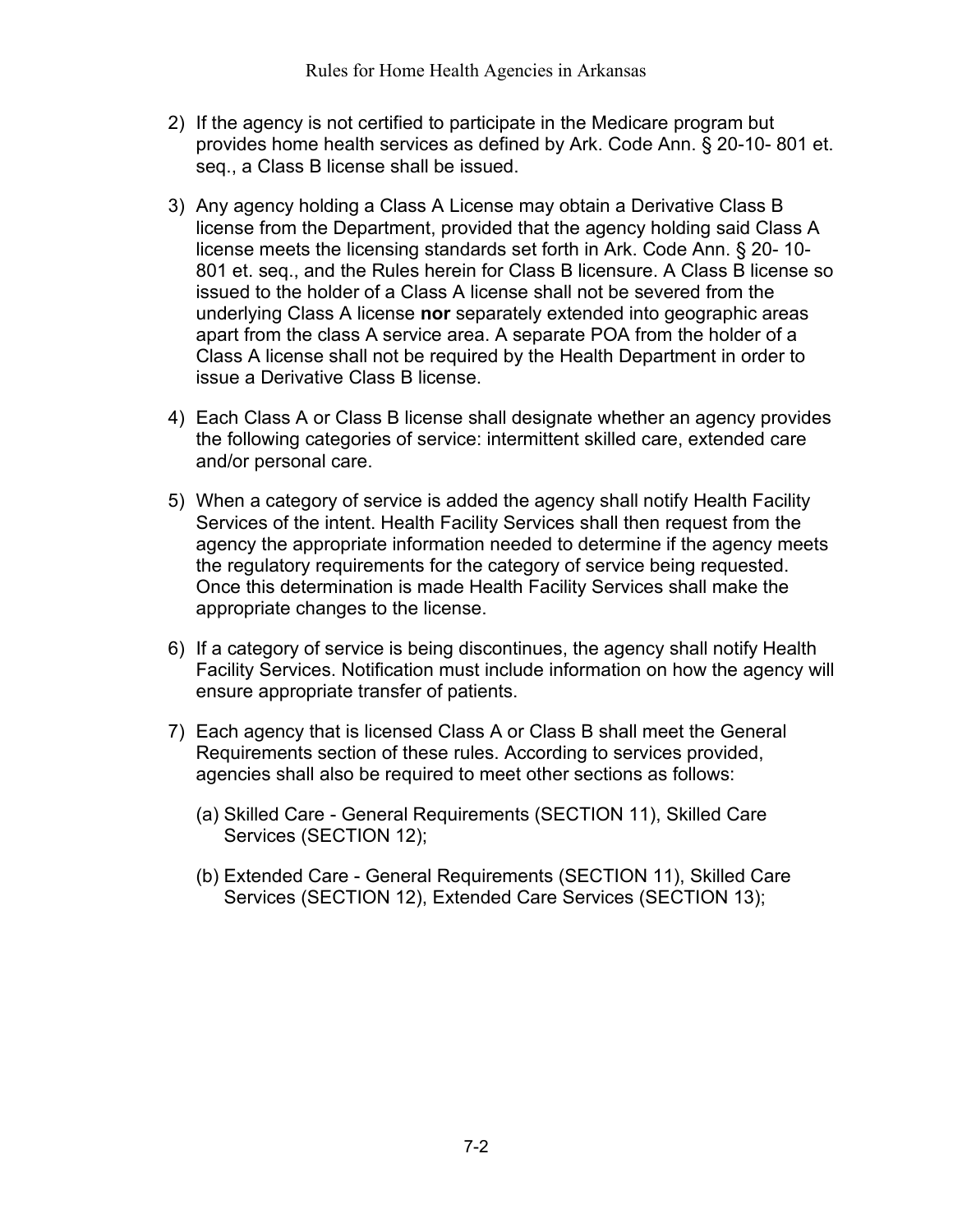- (c) Personal Care General Requirements [\(SECTION 11\)](#page-18-0), Personal Care Services [\(SECTION 14\)](#page-30-0).
- 8) No license shall be issued to operate a branch whose primary agency is notlocated within the State of Arkansas.
- E) The agency shall notify Health Facility Services of any of the following:
	- 1) Change of name;
	- 2) Change of location;
	- 3) Addition or deletion of services provided;
	- 4) Request to change license classification;
	- 5) If a Class A agency, notification of changes in certified status;
	- 6) Change in contact information including correspondence address, telephone number, email, fax number; and
	- 7) Change of ownership.
- F) Agency Closure. If a licensed agency closes it shall:
	- 1) Notify Health Facility Services in writing of:
		- (a) the effective date;
		- (b) plans for transfer of current patients;
		- (c) plans for storage and retrieval of medical records; and
	- 2) Return original license to Health Facility Services.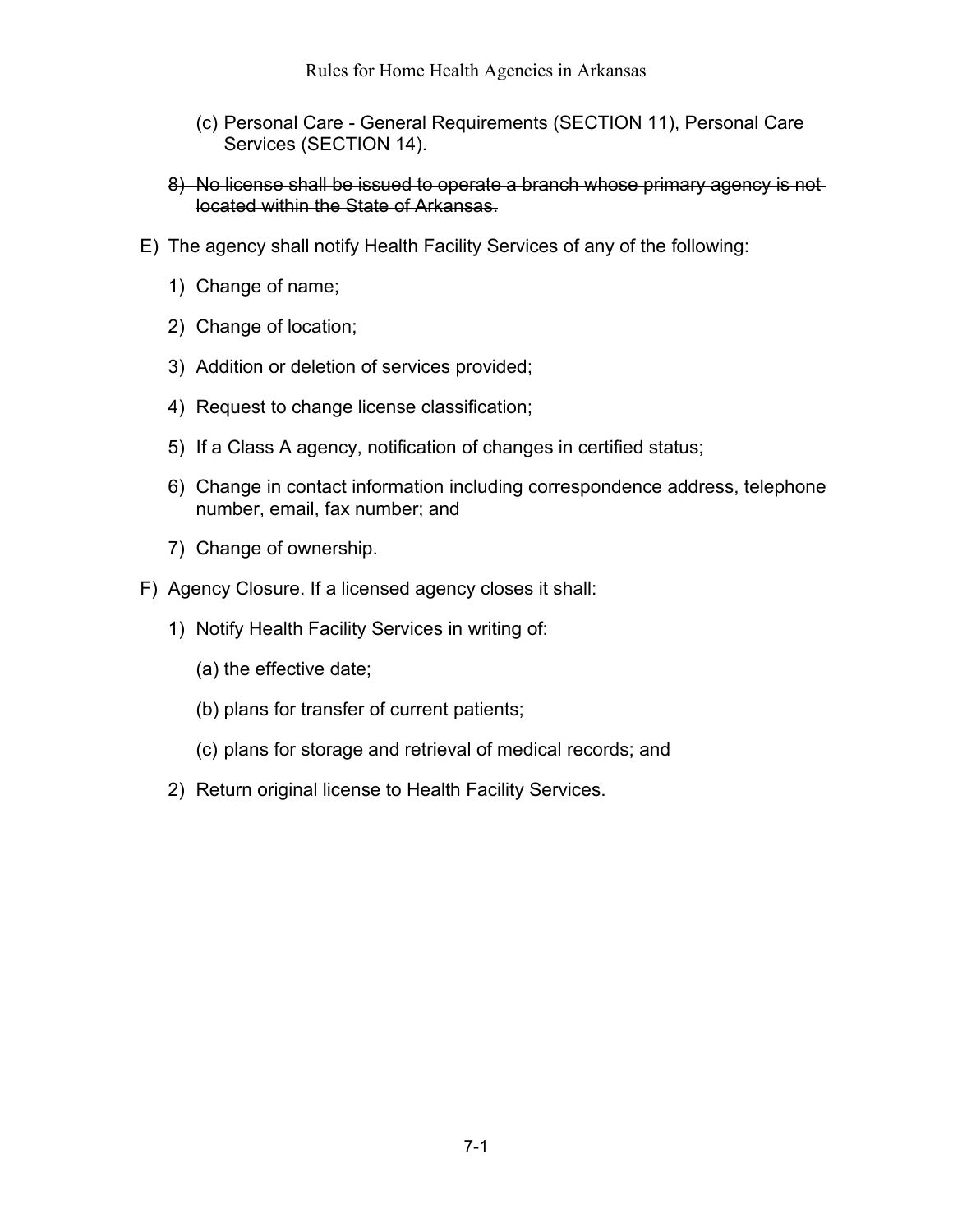#### <span id="page-15-0"></span>**SECTION 8. INSPECTIONS.**

- A) An review and/or inspection shall be conducted before the license is issued.
- B) The addition of a service category to an existing license requires approval by Department.
- C) Agencies applying for licensure will receive an initial inspection. Subsequent inspections will be conducted periodically at least every 3 years.
- D) If the inspection is conducted in order to determine compliance with standards, the agency shall come into compliance within 60 days. An onsite follow-up visit or a follow-up by mail shall be conducted to determine if deficiencies have been corrected.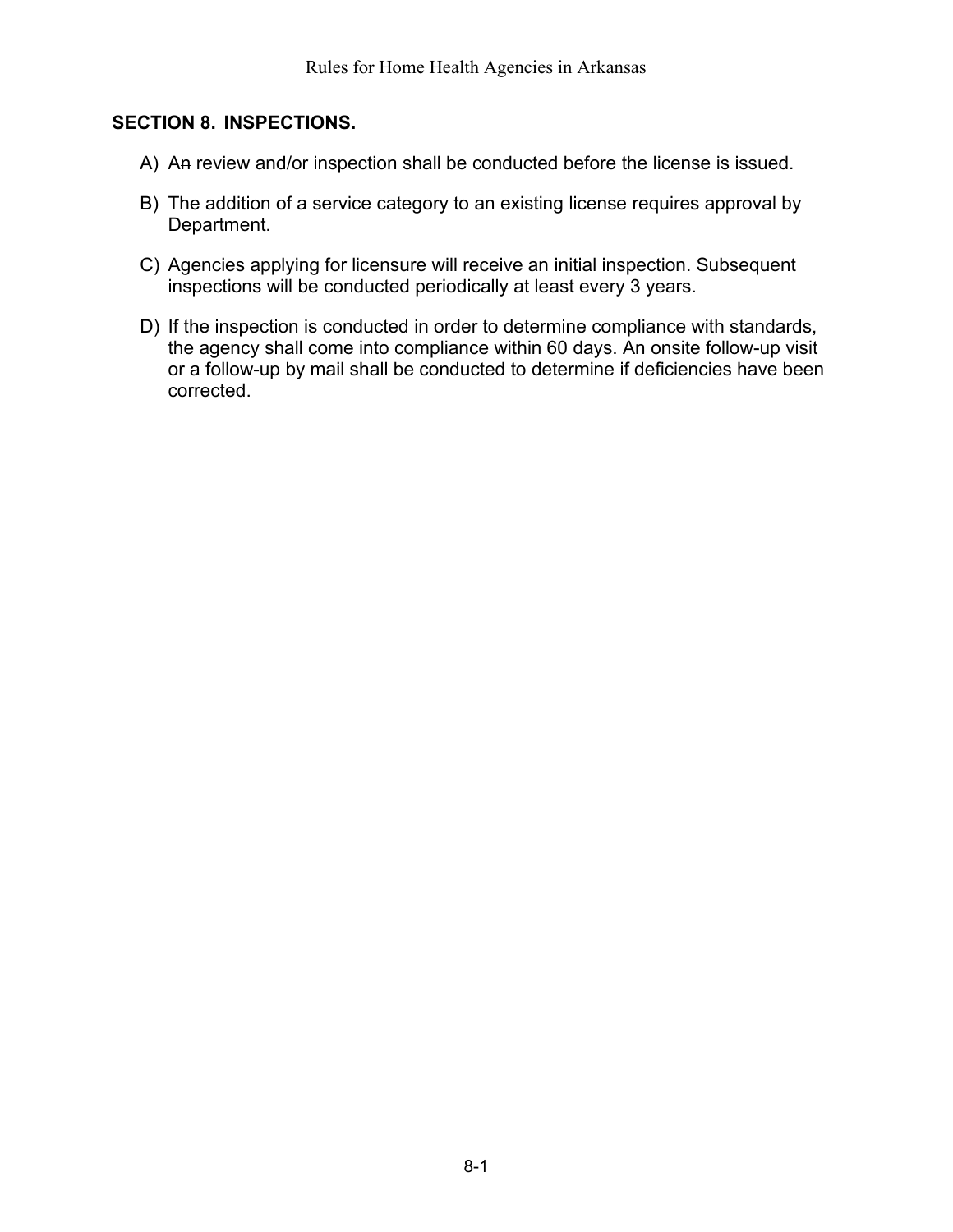#### <span id="page-16-0"></span>**SECTION 9. DENIAL, SUSPENSION, REVOCATION OF LICENSE**

- A) A home health agency license may be denied, suspended or revoked for one or more of the following reasons:
	- 1) Violation of the provisions of the statute or of any of the standards in these rules;
	- 2) Misstatement of a material fact on any documents required to be submitted to Health Facility Services or requirements to be maintained by the agency pursuant to these rules;
	- 3) Commission by the agency or its personnel of a false, misleading, or deceptive act or practice;
	- 4) Materially altering any license issued by the Department.
	- 5) An intentional or negligent act by the agency or its employees which materially affects the health and safety of a patient.
- B) If Health Facility Services of the Department proposes to deny, suspend, or revoke a license, the Director shall notify the agency of the reasons for the proposed action and offer the agency an opportunity for a hearing. The agency may request a hearing within 30 days after the date the agency receives notice. The request shall be in writing and submitted to Health Facility Services, Arkansas Department of Health, 5800 West Tenth, Suite 400, Little Rock, Arkansas 72204. A hearing shall be conducted pursuant to the Administrative Procedures Act. If the agency does not request a hearing in writing after receiving notice of the proposed action, the agency is deemed to have waived the opportunity for a hearing and the proposed action shall be taken.
- C) Health Facility Services may suspend or revoke a license to be effective immediately when the health and safety of patients are threatened. Health Facility Services shall notify the agency of the emergency action and shall notify the agency of the date of a hearing, which shall be within seven days of the effective date of the suspension or revocation. The hearing shall be conducted pursuant to the Administrative Procedures Act.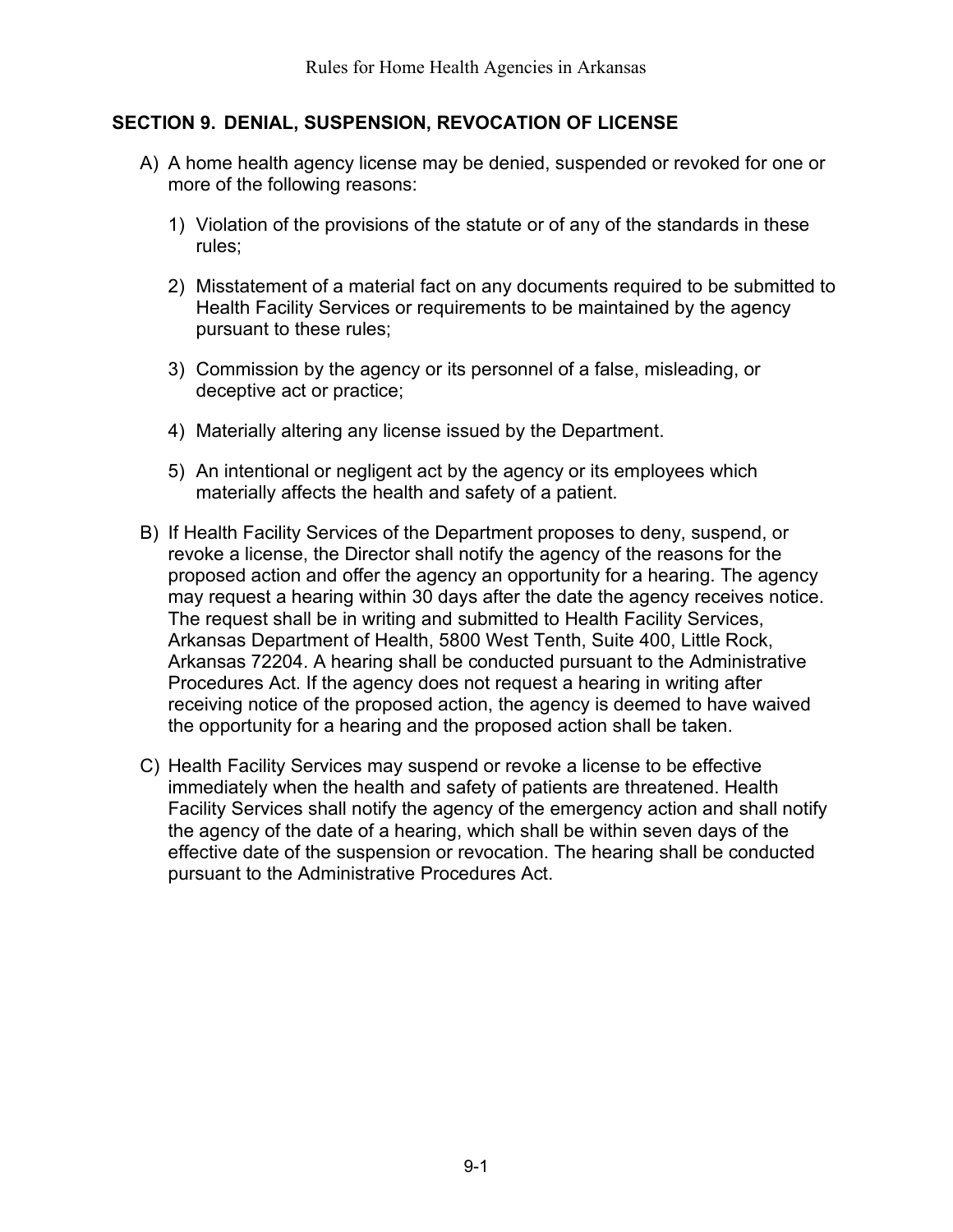#### <span id="page-17-0"></span>**SECTION 10. TRAINING**

- A) Home Health Aide Training
	- 1) Duration of home health aide (HHA) classroom and supervised practical training shall:
		- (a) include classroom and supervised practical training under the direct supervision of a registered nurse.
		- (b) classroom and supervised practical training must total at least 75 hours and must include a minimum of 16 hours of classroom training prior to the minimum 16 hours of supervised practical training
	- 2) Content of home health aide training must address the subject areas listed in attached Table 2.
- B) Personal Care Aide Training. Training provided by the agency shall:
	- 1) Include all the topics listed in the attached Table 1;
	- 2) Be supervised by a registered nurse;
	- 3) Be a minimum of 40 hours to include classroom and clinical instruction related to the home setting; and
	- 4) Have written:
		- (a) course objectives
		- (b) expected outcomes; and
		- (c) method(s) of evaluation.
- C) All home health aide and personal care aide training must be approved by the Department.
- D) Unless the agency has been properly authorized by the Department of Higher Education to operate a school, training shall be limited to agency employees.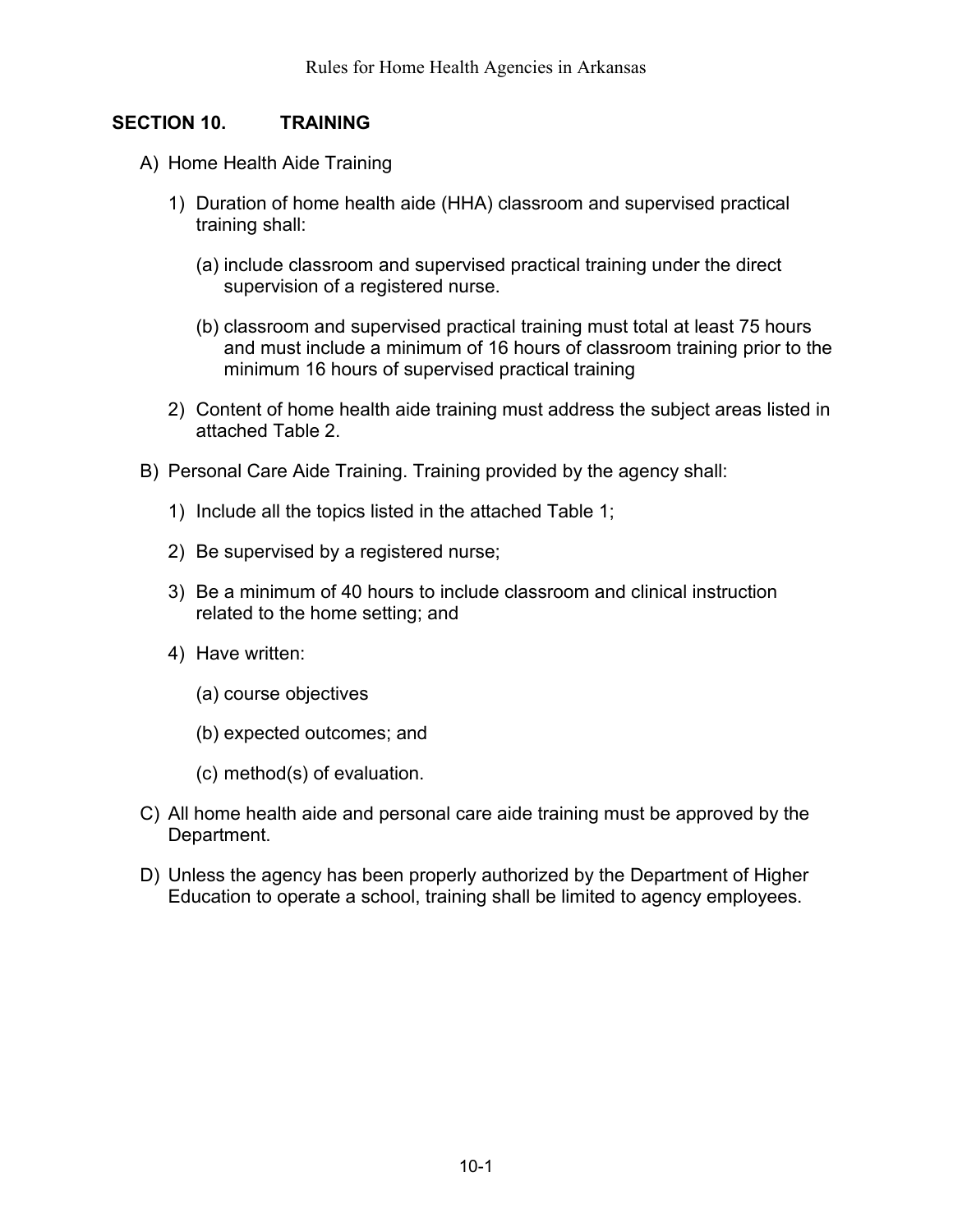#### <span id="page-18-0"></span>**SECTION 11. GENERAL REQUIREMENTS**

- <span id="page-18-1"></span>A) Policies and Procedures. The agency shall have annually reviewed, written policies including:
	- 1) Organizational
		- (a) A description of the structure showing ownership and lines of authority down to the patient service level;
		- (b) The services offered;
		- (c) Hours of operation;
		- (d) Criteria for patient acceptance, referral, transfer and termination; and
		- (e) An annual operating budget approved by the governing body and/or administrator.
	- 2) Orientation of all personnel to the policies and objectives of the agency;
	- 3) Personnel policies;
	- 4) Procedures for all tasks and patient care;
	- 5) Reporting changes in patient condition;
	- 6) Agency-wide Infection control program:
		- (a) which has as its goal the prevention and control of the spread of infection and communicable disease.:
		- (b) which has work restrictions according to CDC recommendations; and,
		- (c) has measures for prevention of communicable disease outbreaks, especially Mycobacterium Tuberculosis (TB). All plans for the prevention of transmission of TB shall conform to the most current CDC Guidelines for preventing the Transmission of Mycobacterium Tuberculosis in Health Care Facilities.
	- 7) A personnel record shall be maintained for each employee. A personnel record shall include, but not be limited to, the following:
		- (a) job description signed by the employee;
		- (b) qualifications, education, and/or training;
		- (c) application for employment;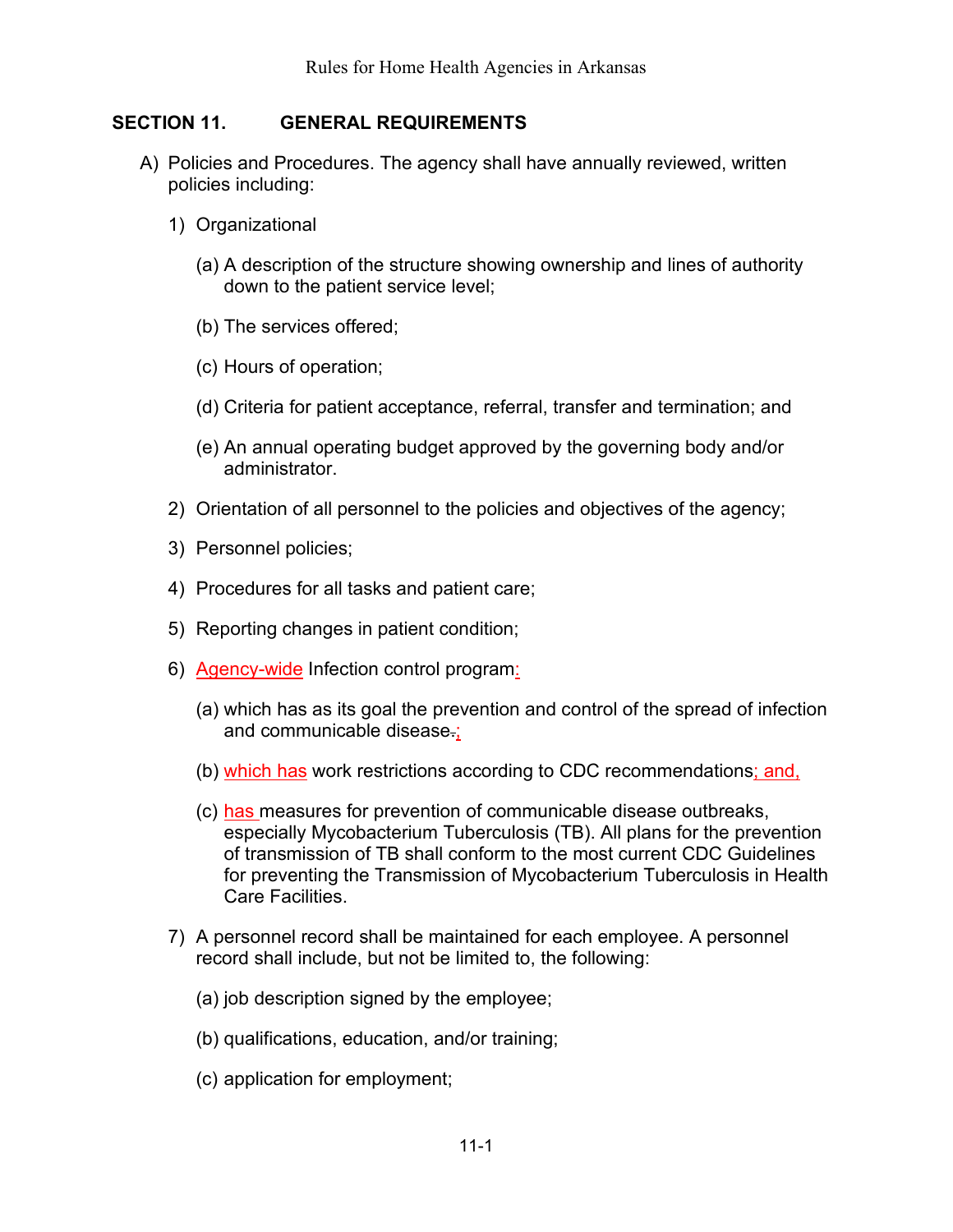- (d) criminal history checks as required by Ark. Code Ann. § 20-38-101 et. seq.;
- (e) verification of licensure, permits, references, job experience, and educational requirements as appropriate;
- (f) performance evaluations and disciplinary actions; and
- (g) verification of work history.
- 8) An agency-wide Quality Assurance and Improvement Program that includes all services for the purpose of monitoring the safety and effectiveness of services and quality of care. The program must include:
	- (a) client satisfaction surveys;
	- (b) supervision of services;
	- (c) results of inspections, surveys, and audits from outside entities; and
	- (d) performance improvement projects as applicable.
- 9) Complaints and Incidents. Each agency shall keep a record of complaints and incidents. Documentation shall include:
	- (a) the names of involved individuals;
	- (b) the relationship to the patient;
	- (c) the nature of the complaint incident;
	- (d) date of complaint incident; and
	- (e) the action taken to resolve the complaint incident including referrals to other entities.
- B) Governing Board. A Home Health Agency shall have an organized Governing Board consisting of at least one member, who may be the owner, who shall be legally responsible for maintaining quality client services and establishing policies for the agency, shall be legally responsible for the conduct of the agency and shall establish a mechanism to:
	- 1) Approve a quality assurance plan whereby problems are identified, monitored and corrected;
	- 2) Adopt and periodically review written bylaws or an acceptable equivalent;
	- 3) Approve written policies and procedures related to safe, qualified and adequate provision of clinical services and operation of the agency.;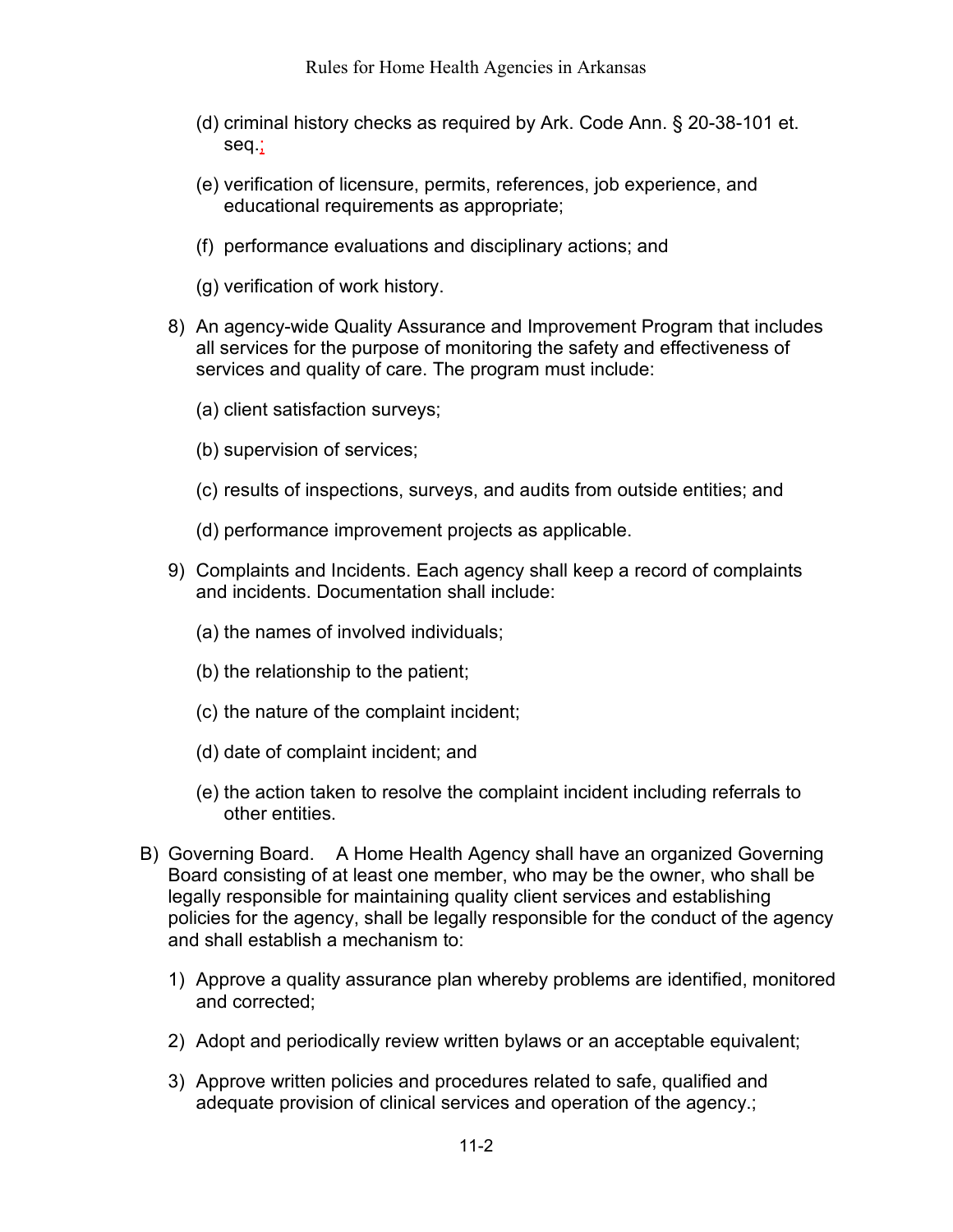- 4) Appoint an administrator who is an employee of the agency or related institution.
- 5) Approve a plan for an alternate in the absence of the administrator; and
- 6) Oversee the management and fiscal affairs of the agency.
- C) Administrator Responsibilities. The Administrator shall:
	- 1) Manage the agency's daily on-going functions;
	- 2) Employ qualified personnel and ensure appropriate ongoing education and supervision of personnel and volunteers;
	- 3) Ensure the accuracy of public information materials and activities;
	- 4) Implement and monitor the budgeting and accounting system; and
	- 5) Ensure the presence of an alternate administrator to act in the administrator's absence.
- D) Services Provided by Contractors
	- 1) An Arkansas licensed home health agency may contract to provide services in the licensed agency's service area provided that administration, patient management and supervision down to the patient care level are ultimately the responsibility of the licensed agency;
	- 2) A contracted entity or contracted individual conforms to all applicable agency policies, including those described in [SECTION 11.A\).](#page-18-1)
- E) Patient Rights
	- 1) The agency shall provide each patient and family with a copy of the Bill of Rights affirming the patient's right to:
		- (a) Be informed of the services offered by the agency and those being provided to the patient;
		- (b) Participate in the development of the plan of care and to be informed of the dates and approximate time of service;
		- (c) Receive an explanation of any responsibilities the participant may have in the care process;
		- (d) Be informed of the name of agency and how to contact that agency during all hours of operation;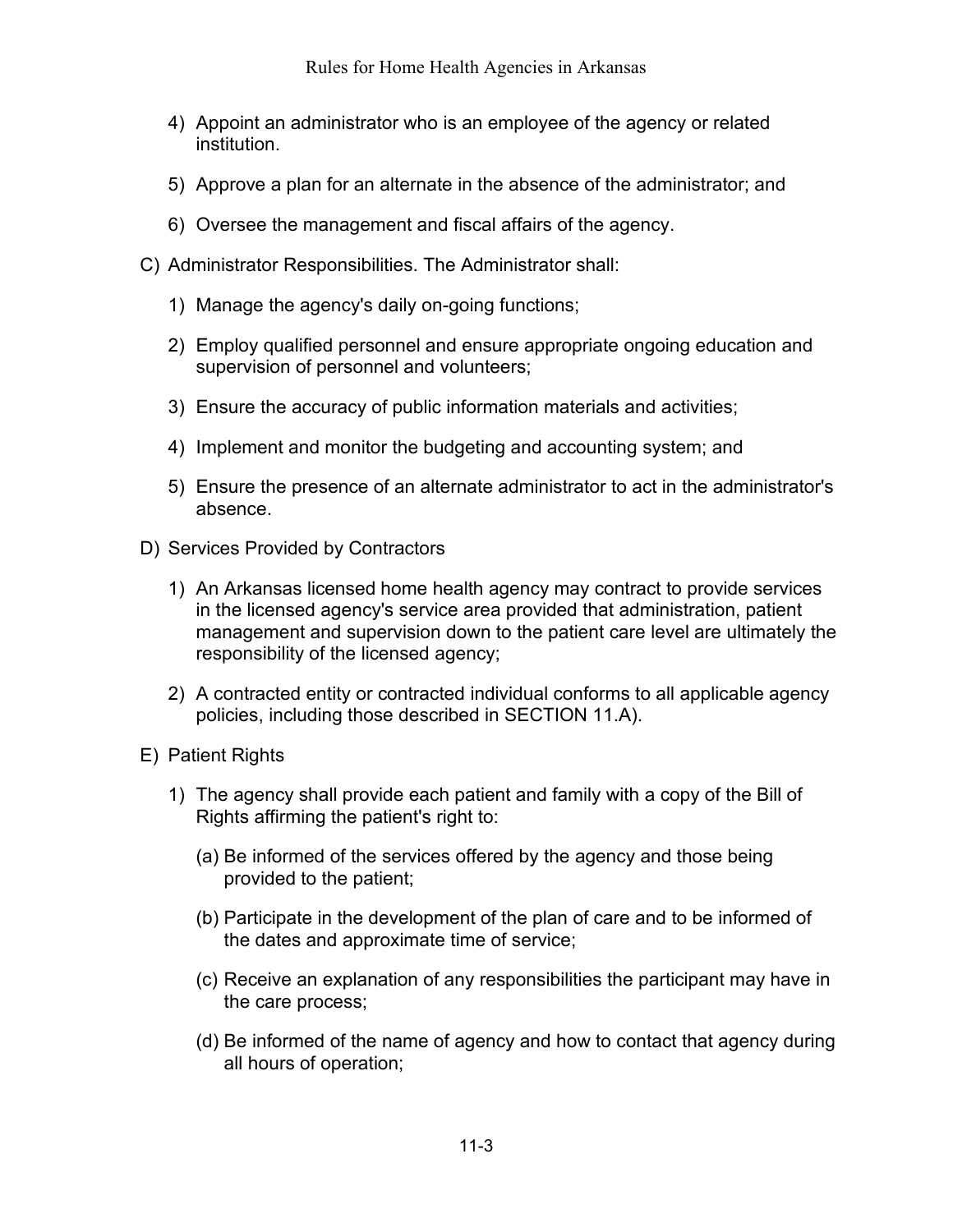- (e) Be informed of the process for submitting and addressing complaints to the agency and be notified of the State Home Health Hotline number;
- (f) Be informed orally and in writing of any charges which insurance might not cover and for which the patient would be responsible;
- (g) Courteous and respectful treatment, privacy and freedom from abuse and discrimination;
- (h) Confidential management of patient records and information;
- (i) Access information in the patient's own record upon request
- (j) Receive prior notice and an explanation for the reasons of termination, referral, transfer, discontinuance of service or change in the plan of care;
- (k) Be informed of the right to voice grievances regarding treatment of care that is (or fails to be) furnished, and the lack of respect for property by anyone who is furnishing services on behalf of the agency and the right not to be subjected to discrimination or reprisal for doing so;
- (l) Control access to the patient's home; and
- (m)Be free from verbal, mental, sexual, and physical abuse including injuries from unknown source, neglect and misappropriation of property.
- 2) The agency shall provide each patient and family with a written list of responsibilities affirming the patient's responsibility to:
	- (a) Assist in developing and maintaining a safe environment;
	- (b) Treat all agency staff with courtesy and respect;
	- (c) Participate in the development and update of the plan of care;
	- (d) Adhere to the plan of care or services as developed by the agency and to assist in the care as necessary.
- F) Advance Directives
	- 1) The agency shall have written policies and procedures regarding advance directives.
	- 2) The agency shall inform and distribute written information to each patient on the initial evaluation visit concerning its policies on advance directives. Written information shall include notifying patients of their right to:
		- (a) Make decisions about their medical care;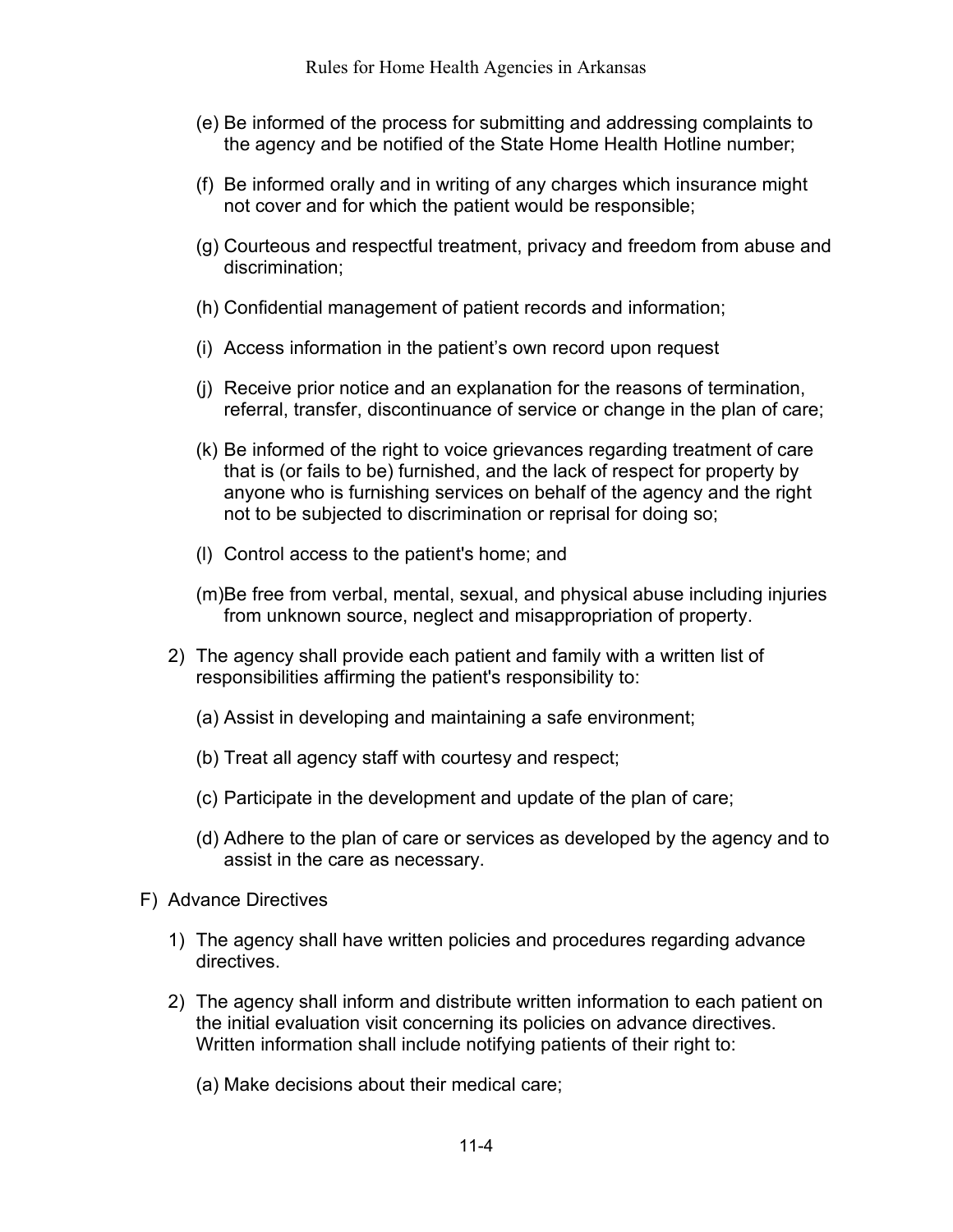- (b) Accept or refuse medical or surgical treatment; and
- (c) Formulate, at the individual's option, an advance directive.
- G) Records and Documentation
	- 1) The home health agency shall maintain records of all services provided to patients which are orderly, intact, legibly written and available and retrievable either in the agency or by electronic means and suitable for photocopying or printing.
	- 2) Records shall be stored in a manner which:
		- (a) Prevents loss or manipulation of information;
		- (b) Protects the record from damage; and
		- (c) Prevents access by unauthorized persons.
	- 3) Records shall be retained according to State and Federal laws.
	- 4) Each record shall include:
		- (a) Assessments and evaluations
		- (b) Plans and assignments;
		- (c) Acknowledgment of receiving information regarding advance directives
		- (d) Date and time employees or contracted individuals are in the home; and
		- (e) Tasks completed.
	- 5) The following shall be included, if applicable;
		- (a) Physician, podiatrist and/or licensed practitioner orders;
		- (b) Records of supervisory visits.
		- (c) Medication administration records;
		- (d) Any clinical notes;
		- (e) Records of case conferences; and
		- (f) Discharge summary.
	- 6) Clinical notes are to be written the day the service is rendered and incorporated into the record no less often than every 14 days.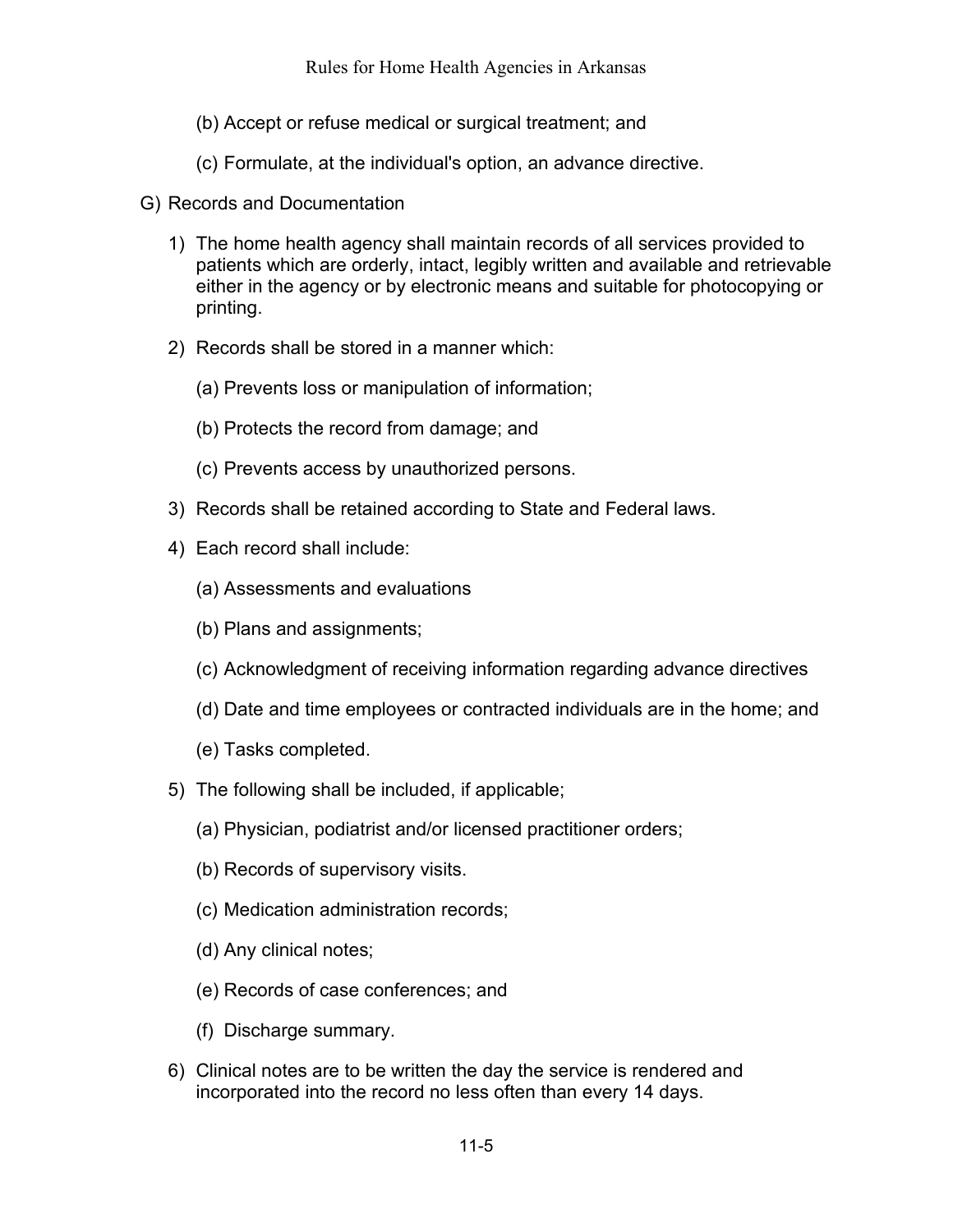7) Provisions shall be made for the protection of records in the event an agency ceases operation.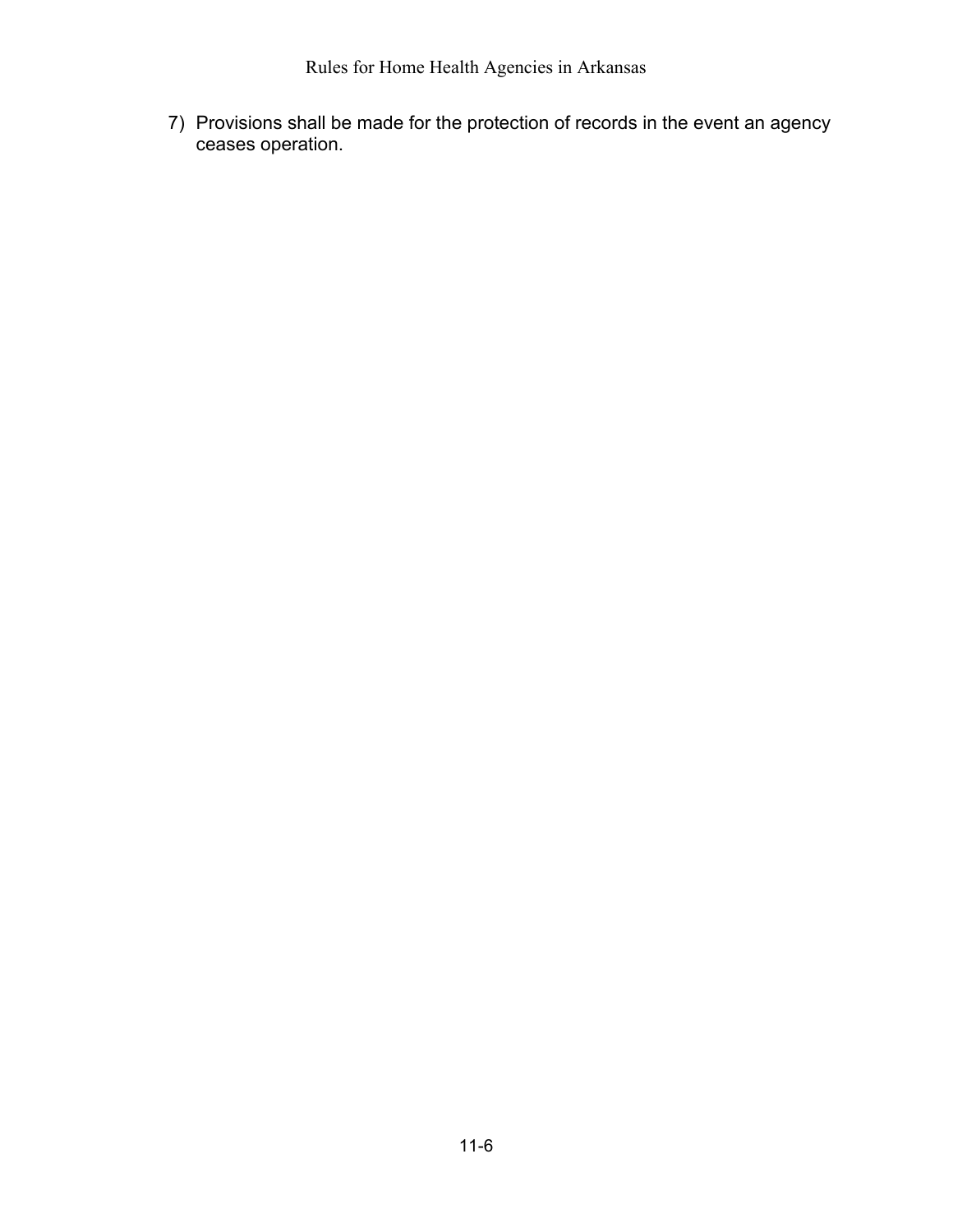## <span id="page-24-0"></span>**SECTION 12. STANDARDS FOR SKILLED CARE SERVICES**

In addition to meeting the General Requirements, agencies providing skilled care shall meet the following:

- A) Acceptance of Patients
	- 1) 1. Agencies shall only accept patients for treatment on the basis of a reasonable expectation that the patient's needs can be met adequately by the agency in the patient's place of residence.
	- 2) 2. If an agency receives a referral on a patient who requires home health services that are not available at the time of referral, the agency shall contact the referral source and/or the patient's physician or licensed practitioner to let them know the situation. The agency shall only admit the patient if no other agency licensed in the area has the service(s) available.
- B) Care and Services
	- 1) All services shall be rendered and supervised by skilled professionals. Skilled services such as nursing, physical therapy, occupational therapy, speechlanguage pathology, and medical social work shall provide services and supervision according to the scope of practice determined by their applicable licensing board.
	- 2) Assessments:
		- (a) An initial assessment shall be completed within 48 hours of the referral/discharge. The initial assessment shall be completed by a registered nurse, if nursing services are provided, or other skilled professional, as appropriate.
		- (b) For patients receiving skilled services, the assessment shall be updated every 60 days or when a significant change in patient status occurs.
	- 3) Plan of Care:
		- (a) At the time of the admission, the plan of care shall be developed in conjunction with the patient and/or family and the skilled health care professional.
		- (b) Discharge planning shall be the responsibility of the skilled health care professional rendering the service and documented in the record.
		- (c) The plan of care shall include potential services to be rendered; the frequency of visits and/or hours of service, assignment of health care providers and the estimated length of services.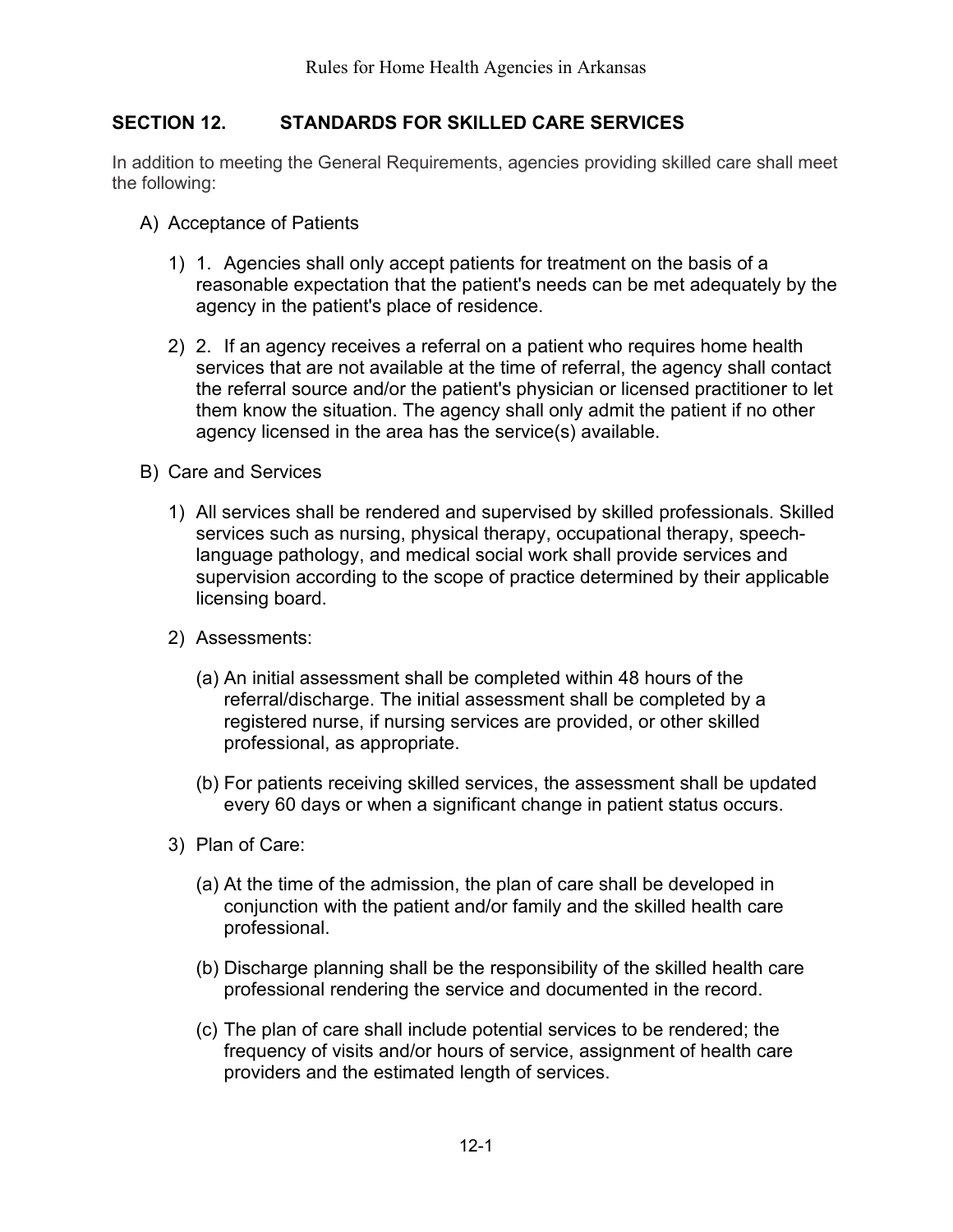- (d) The plan of care shall be revised at least every 60 days.
- (e) The plan of care shall be individualized according to each of the individual patient's needs.
- (f) The plan of care and each verbal order obtained shall be signed by the physician, podiatrist or licensed practitioner within 30 days of the of the order.
- 4) Case conferences shall be held at least every two months on each patient. The clinical record or minutes of these case conferences shall reflect input by the disciplines providing care to the patient.
- 5) For patients receiving extended care nursing services, a current medication administration record shall be maintained and incorporated into the clinical record. Notation shall be made in the clinical notes of medications not given and reason. Any untoward action shall be reported to the supervisor and documented.
- 6) The clinical record shall include documentation of medication allergies or sensitivities and medication interactions. There must be a medication profile, including the dose, frequency and route of administration for each prescription medication the patient is receiving.
- C) 24 Hour Availability
	- 1) If an agency provides 24-hour availability, the agency shall have a registered nurse available after hours. When an agency provides extended care, the agency shall provide 24-hour coverage and availability. A licensed practical nurse may take initial call and perform services as ordered on the plan of care. Any services outside the plan of care must be approved by a registered nurse prior to the services being rendered.
	- 2) If 24-hour availability is provided, the agency shall have a policy describing at least the following:
		- (a) How patients will contact the agency after hours; and
		- (b) How the agency will ensure the registered nurse on call has access to all current patient information.
	- 3) If 24-hour availability is not offered by the agency, the agency shall be responsible for assuring each patient is aware of the steps to take in an emergency or unusual situation.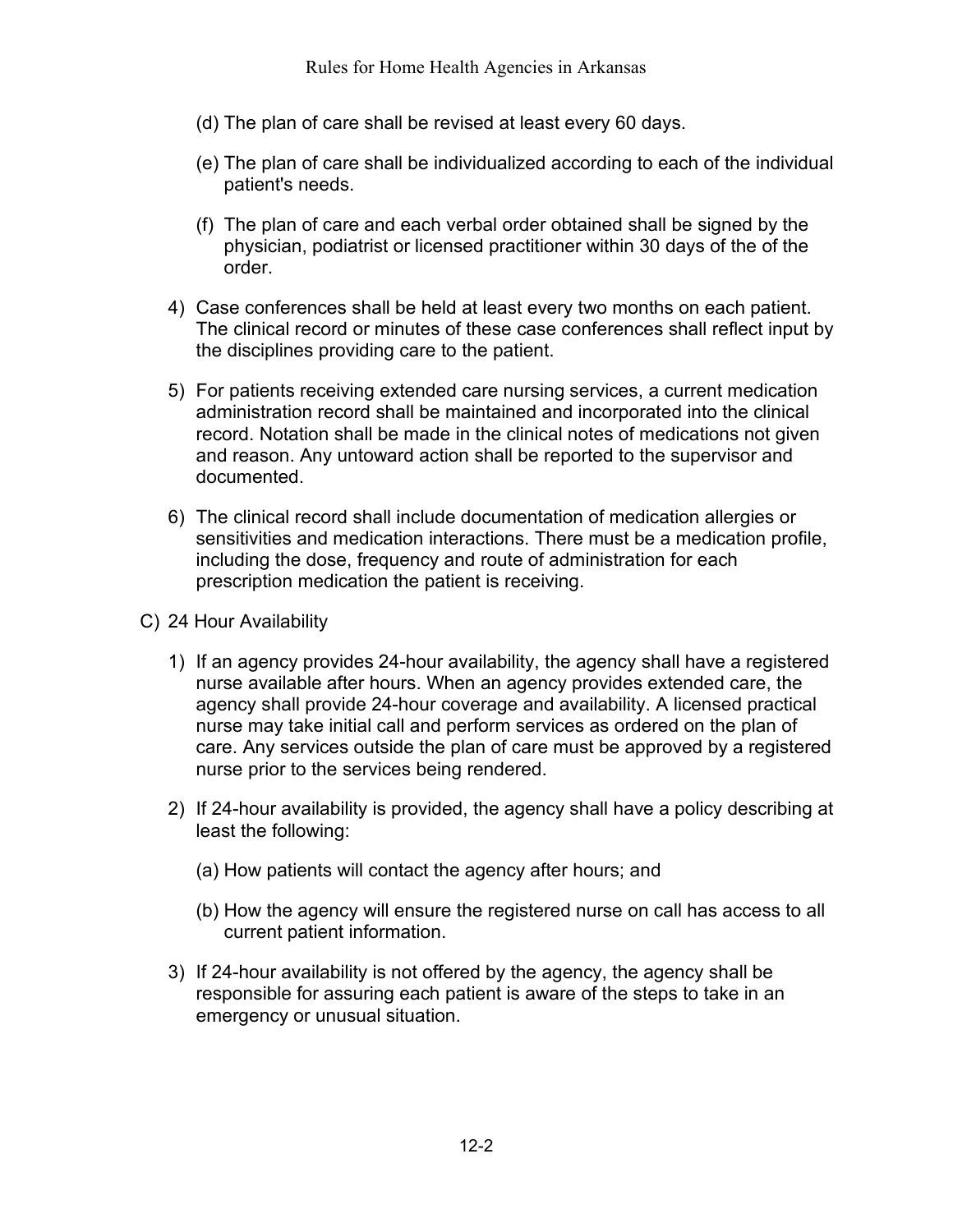- D) Controlled Drugs
	- 1) Agencies shall have a written policy stating how controlled drugs will be monitored if agency staff transports the drugs from the pharmacy to the patient.
	- 2) If controlled drugs are being administered by the agency, there shall be a policy regarding how the drugs will be administered and monitored.
- E) Home Health Aide Services
	- 1) A home health aide shall have completed a 75-hour aide training course that meets the requirements set forth in Section 10 of these rules.
	- 2) The agency is responsible for assuring the home health aide has successfully completed competency testing. The competency evaluation must address each of the topics in TABLE 2. The following skills must be evaluated by the registered nurse by observing the aide's performance while carrying out the following tasks with a patient:
		- (a) communication skills including the ability to read, write, and verbally report clinical information;
		- (b) reading and recording temperature, pulse, and respiration;
		- (c) appropriate and safe techniques in performing personal hygiene and grooming tasks that include:
			- (i) bed bath;
			- (ii) sponge, tub, shower bath;
			- (iii) hair shampooing in sink, tub, and bed;
			- (iv)nail and skin care;
			- (v) oral hygiene;

(vi) toileting and elimination;

- (d) safe transfer techniques and ambulation; and
- (e) normal range of motion and positioning.
- 3) A registered nurse shall complete an aide assignment sheet to delegate services according to the State Board of Nursing, for each patient receiving home health aide services.
- 4) Each aide caring for the patient shall receive a copy of the assignment sheet.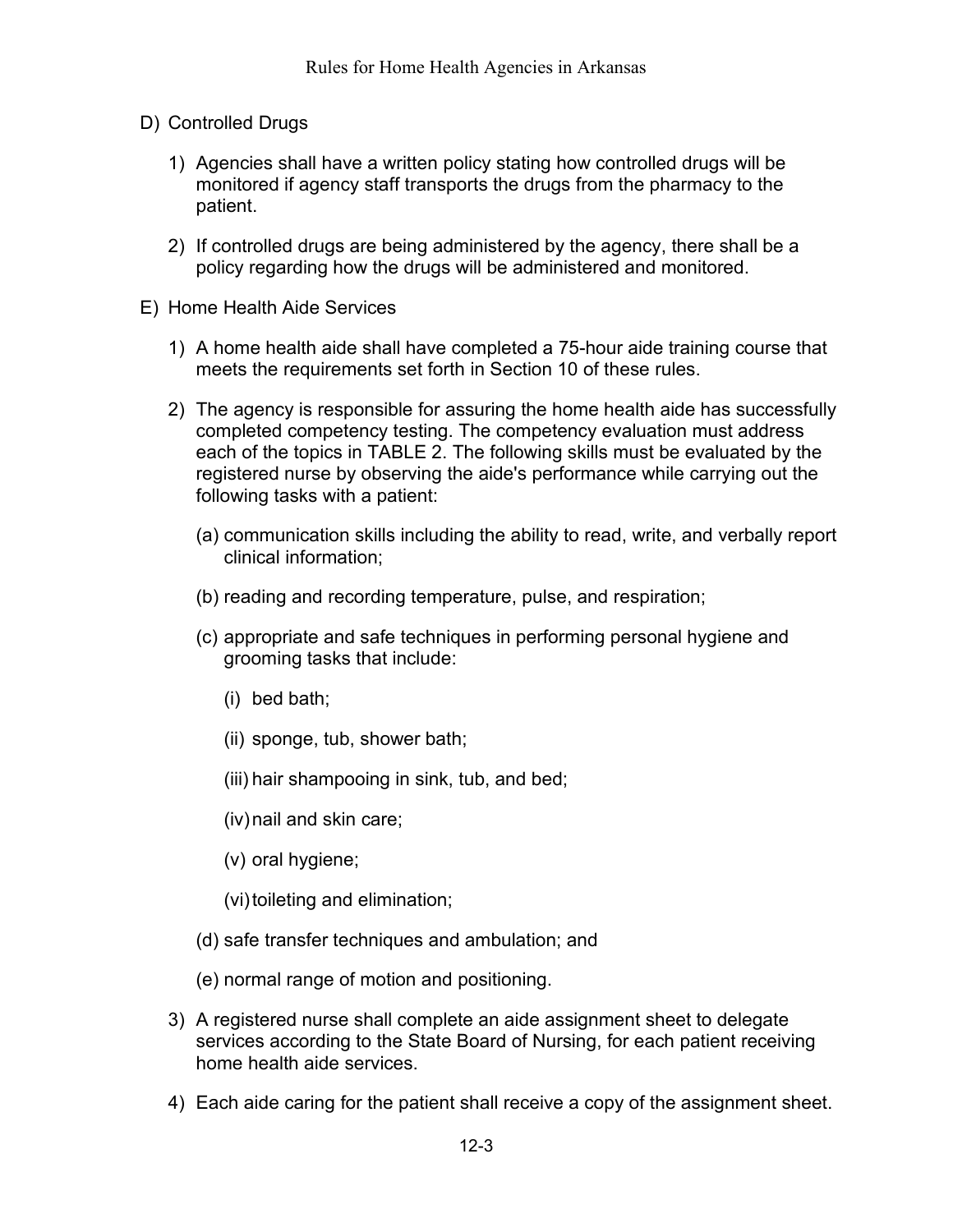- 5) Provide services as assigned.
- 6) A copy of the assignment sheet shall be left in the patient's home.
- 7) Each aide assignment sheet shall be individualized and specific according to the patient's needs.
- 8) The qualified health care professional shall conduct a visit to the patient's place of residence and update the aide assignment sheet:
	- (a) every 14 days for the home health aide;
	- (b) every 60 days for the personal care aide.
	- (c) Aides shall receive a minimum of 12 hours of in-service training per 12 months. The in-services provided shall address areas that directly relate to the patient care aspects of the aide's job.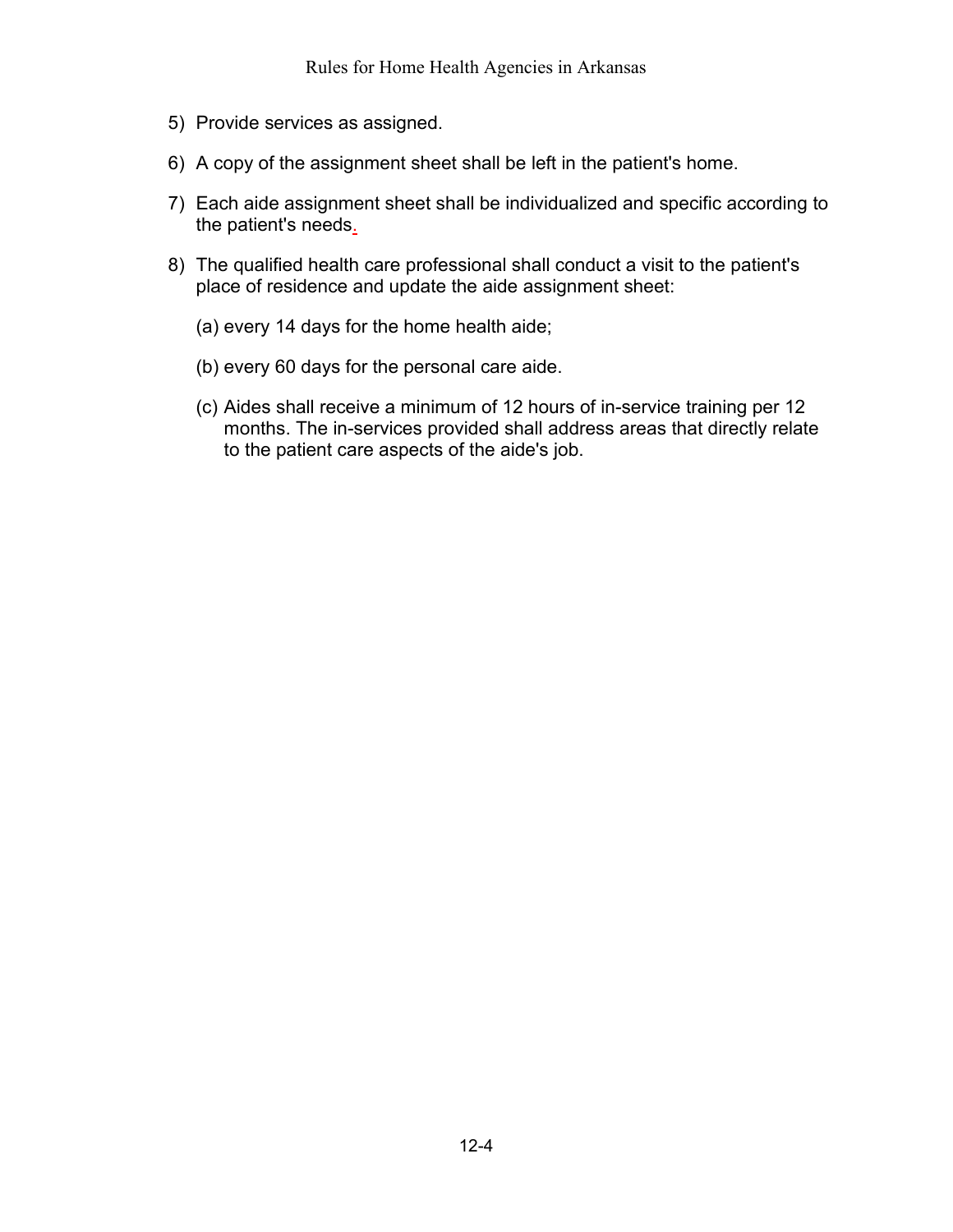#### <span id="page-28-0"></span>**SECTION 13. STANDARDS FOR EXTENDED CARE SERVICES**

Extended Care is defined as six or more hours of continuous home health services provided in a 24-hour period, by a licensed agency which provides both skilled nursing and other home health services. (Medicaid Personal Care is not included in the above definition.) In addition to meeting the applicable standards for Class B license, all agencies providing extended care must meet the following:

- A) Shall make available in writing the hours of service and provide a registered nurse supervisor or a registered nurse and supervisor for consultation and triage at least during those hours. The agency shall be responsible for assuring that each patient, or guardian if the patient is mentally incompetent, is aware of the steps to take in an emergency or unusual situation. The agency must have a contingency plan regarding how the case is managed if a scheduled employee is unable to staff the case;
- B) The patient's permanent medical record shall be available at the licensed agency location that has been approved by Health Facility Services to provide the services;
- C) A medical record must also be maintained in the home if a patient is receiving skilled extended care.
	- 1) The record must contain:
		- (a) Current plan of treatment (physician's or licensed practitioner orders);
		- (b) Medication profile;
		- (c) Clinical notes;
		- (d) Documentation of any medication administered by agency staff including the date, time, dosage and the manner of administration; and,
		- (e) Any other information deemed necessary by the licensed agency.
	- 2) The information included in the home record must be filed in the permanent medical record at least every two weeks if it is not already included in the permanent record.
	- 3) If extended care aide service is the only service being provided, a home record is not required. Written instructions for the aide service must be maintained in the home and in the permanent record;
- D) For patients receiving skilled extended care, a visit must be made to the patient's home by a registered nurse, who is an employee of the licensed agency, no less frequently than every two weeks to supervise the services being provided. Patients requiring extended care services beyond three months and classified by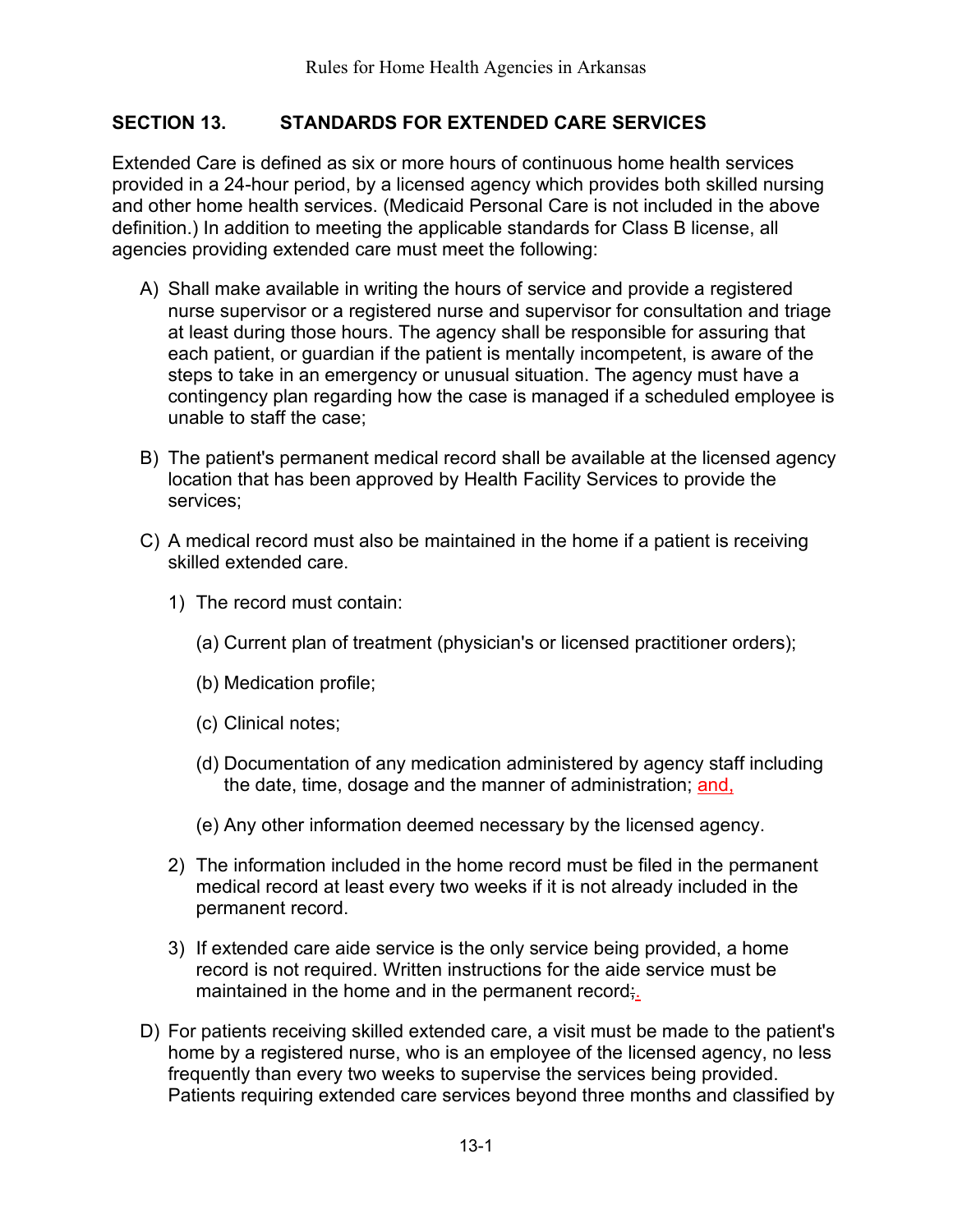the licensed agency as chronic/stabilized will require supervision once every month. For patients receiving extended care aide services only, the aide must be continually supervised and a visit must be made to the patient's home by a registered nurse at least every 30 days;

- E) The agency must have an orientation plan for the staff providing the care to the patients. Since extended care cases may involve highly technical services, this plan must reflect how the agency ensures that the individuals providing the extended care are qualified to provide these types of services;
- F) Prior to withdrawing skilled nursing services for an extended care patient the home health agency shall:
	- 1) Provide evidence that ongoing efforts were made to recruit staff or place with another agency; and
	- 2) Give the patient/family at least 60 days notice, in writing, of the intent to discharge the patient.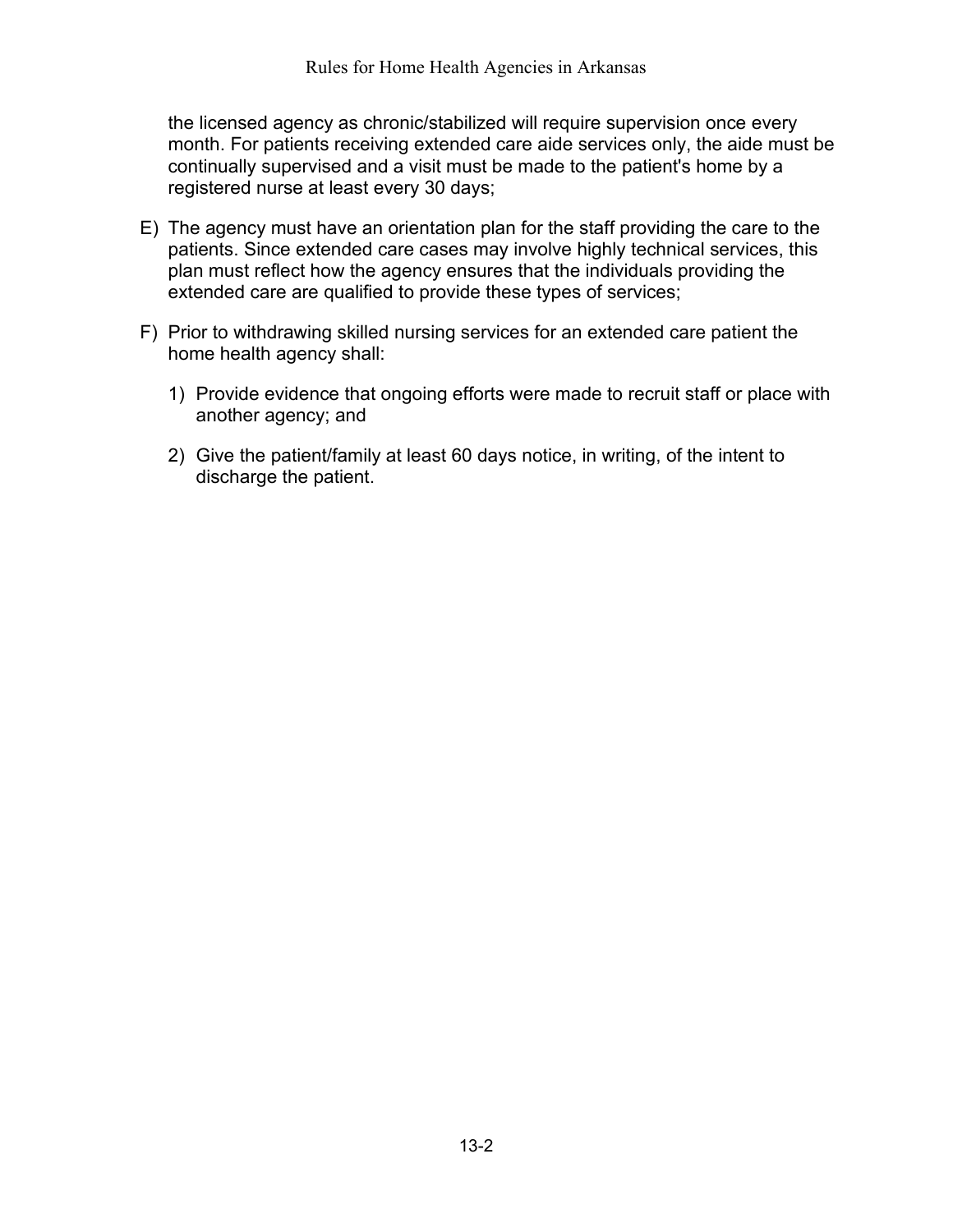## <span id="page-30-0"></span>**SECTION 14. STANDARDS FOR PERSONAL CARE SERVICES**

- A) All Services
	- 1) The agency shall:
		- (a) Perform an initial evaluation visit and determine:
			- (i) the needs and condition of the client;
			- (ii) the services to be provided; and
			- (iii) the personnel to provide the services.
		- (b) Develop the aide service plan which shall:
			- (i) outline the services;
			- (ii) determine scope and frequency of visits;
			- (iii) assign appropriate delegation of services consistent with the AR State Board of Nursing; and
			- (iv)determine supervision scope and frequency. Frequency shall be at least annually.
		- (c) The Aide shall report changes in the needs and condition of the client.
- B) Personal Care Services:
	- 1) Delegated through the use of an Aide Service plan;
	- 2) Each aid shall receive a copy of the Aide Service plan;
	- 3) A copy of the Aide Service plan shall be left in the home;
	- 4) The Aide Service plan shall be individualized and specific;
	- 5) Aides shall receive a minimum of 12 hours of in-service training per 12 months. The in-services provided shall address areas that directly relate to the client care aspect of the aide's job.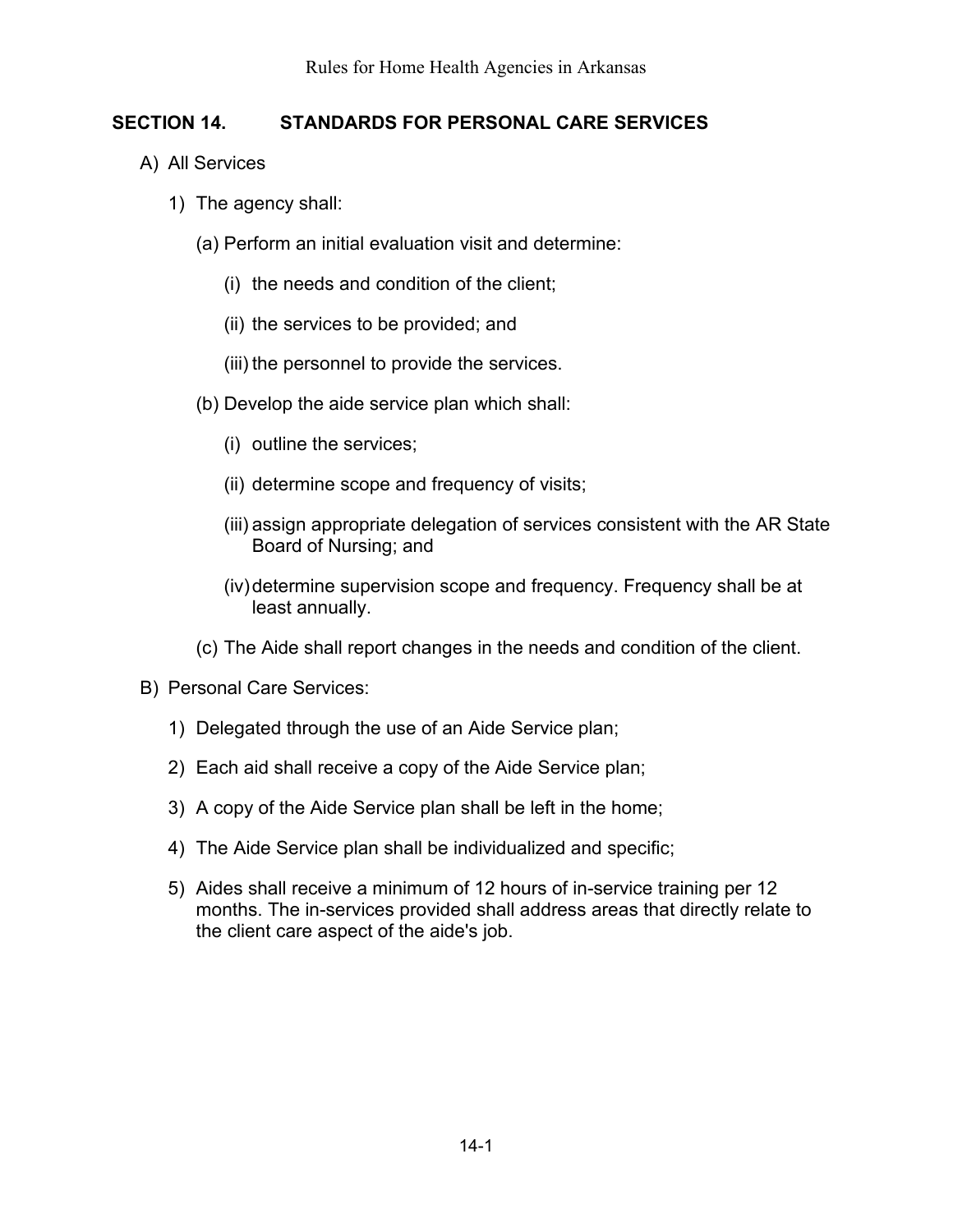#### <span id="page-31-0"></span>**SECTION 15. CONDITIONAL EMERGENCY SERVICE**

- A) A. Conditional Emergency Service
	- 1) Notwithstanding the provisions of these Rules, Health Facility Services shall be empowered to permit the provision of skilled care.
		- (a) Certifies that the patient requires conditional emergency services which shall be defined as; a medically indicated skilled care case in which the patient requires specialized care of a registered nurse or a licensed practical nurse under the supervision of a registered nurse, not available through licensed agencies in the area and which, if not provided, would result in the patient being institutionalized;
		- (b) Furnishes such information on forms prescribed by the Department regarding the patients receiving conditional emergency services that would include but not be limited to:
			- (i) Name of patient;
			- (ii) Address of the patient;
			- (iii) Diagnosis;
			- (iv)The type of specialized skilled extended care the patient requires and why the patient would require institutionalization if the care was not provided;
		- (c) Furnishes information to the Department ensuring that all agencies whose extended care licensed area encompasses the location of the patient were contacted to determine if the required services could be provided. Such information should include the name of the agency contacted, the name of the person contacted, the date and time of the contact, and the reason given for not being able to provide the care. If the agency contacted does not respond with an answer within 24 hours of the initial contact the agency seeking to provide the services may proceed as required. The lack of response should be noted in the information furnished to the Department.
	- 2) In each case Health Facility Services shall maintain a file or register concerning the Conditional Emergency Service. and notify both the Health Services Agency. and any licensed providers whose extended care geographical area includes the location of the service.
	- 3) The approval will be for a period of 180 days. For each consecutive 180-day period thereafter, the agency will be required to submit documentation as required in G.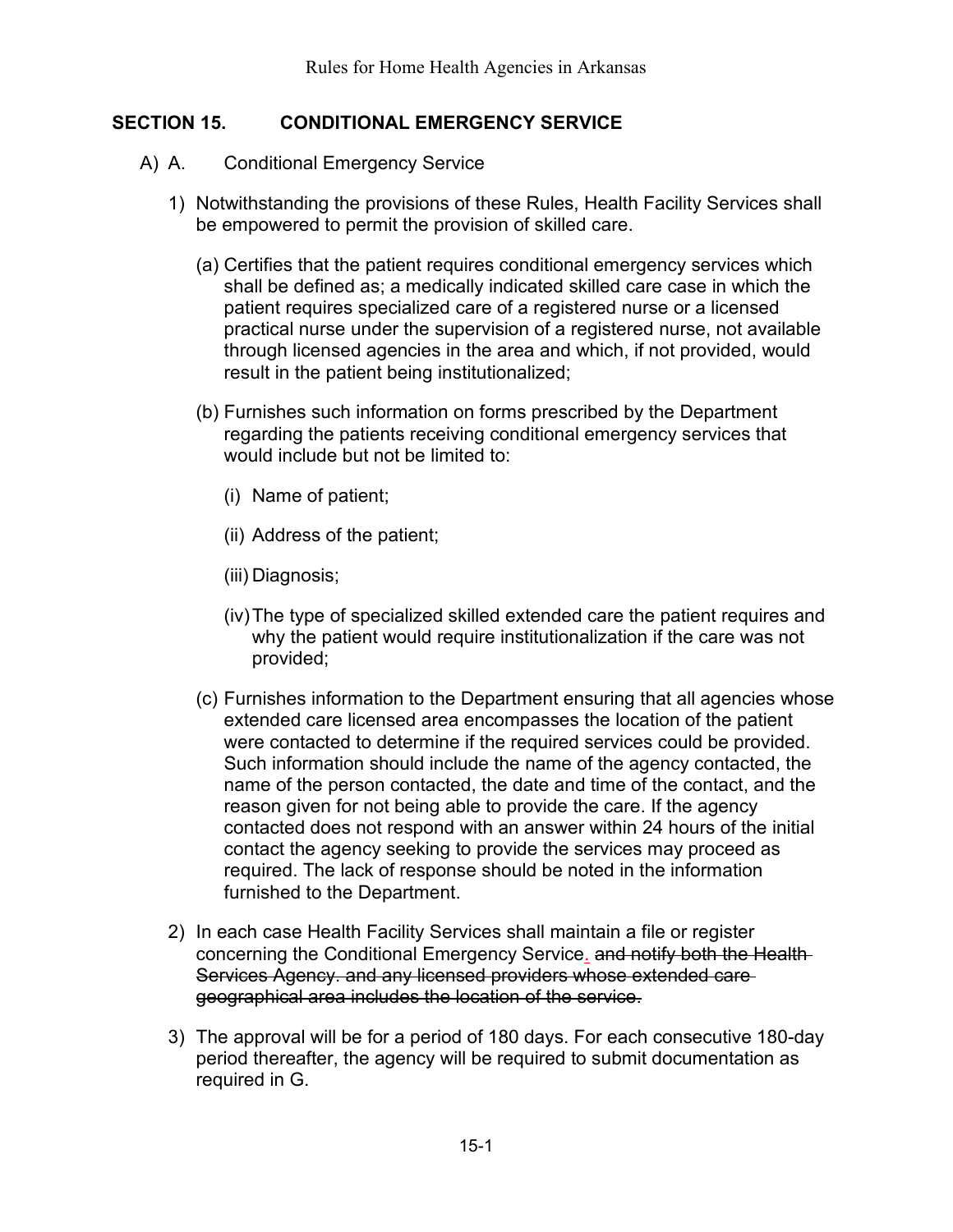- 4) If, at the end of each 180-day period services are available through an agency licensed for the area, the agency providing the service must notify the patient/caregiver of the availability of services through a licensed agency in the area and offer the opportunity to transfer.
- 5) The choice of transfer shall be the patient/caregiver's decision.
- 6) An agency operating outside their licensed service area must provide documentation to the Department at the beginning of each 180-day period that the patient was informed of any new agencies providing extended care services in the area and was given the choice of transferring. The information shall be submitted on forms prescribed by the Department.
- 7) An agency operating outside their licensed geographic area to provide extended care may provide all services required by the patient until such time the skilled extended care is discontinued or the patient is transferred to an agency licensed to provide extended care services in the area. The discharging agency will be responsible for referring the patient to an agency licensed to serve the area in which the patient resides if the patient requires further service.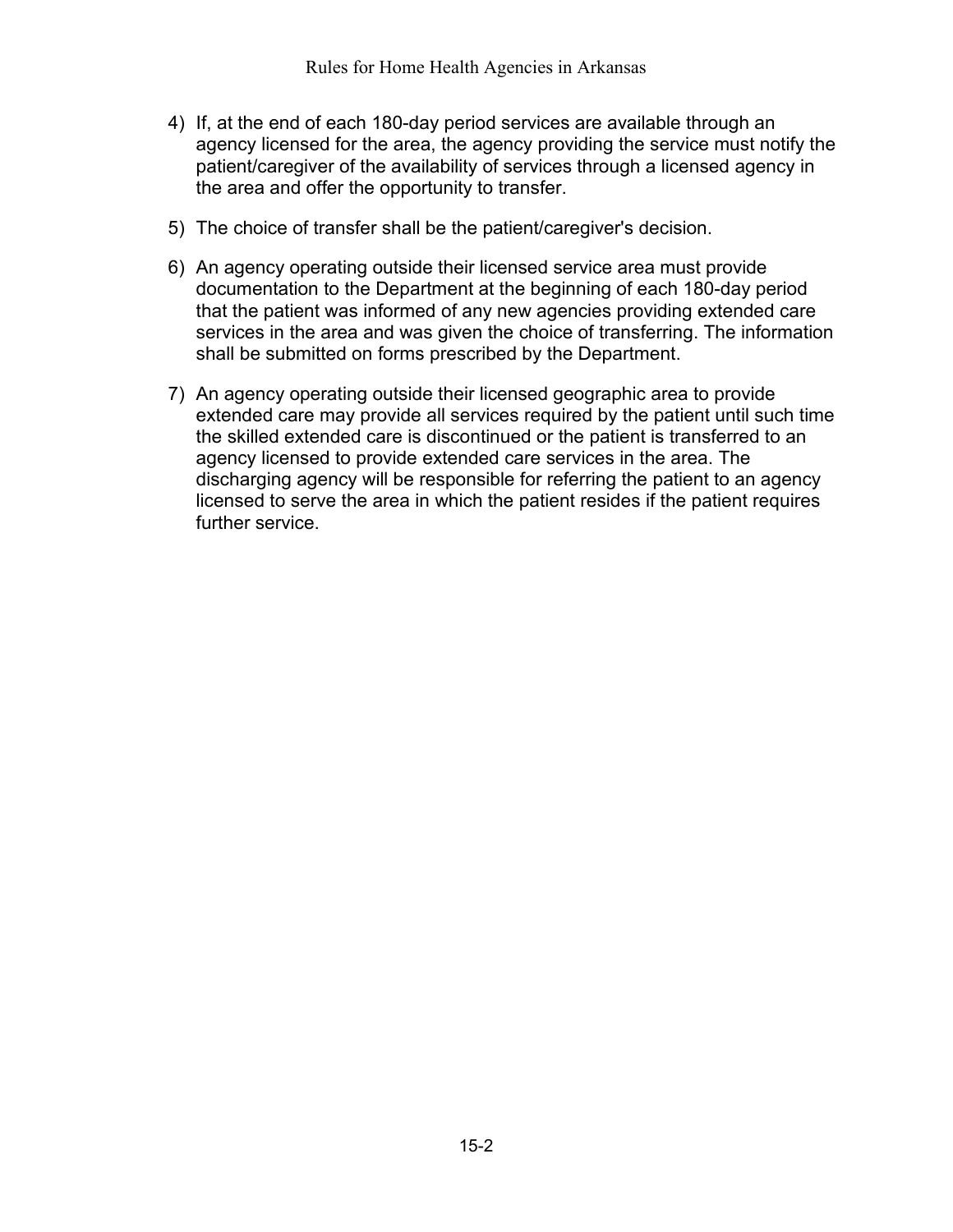#### <span id="page-33-0"></span>**SECTION 16. SEVERABILITY**

If any provision of these Rules, or the application thereof to any person or circumstances is held invalid, such provisions or applications of these Rules that can give effect without the invalid provisions or applications will be enforced, and to this end the provisions hereto are declared to be severable.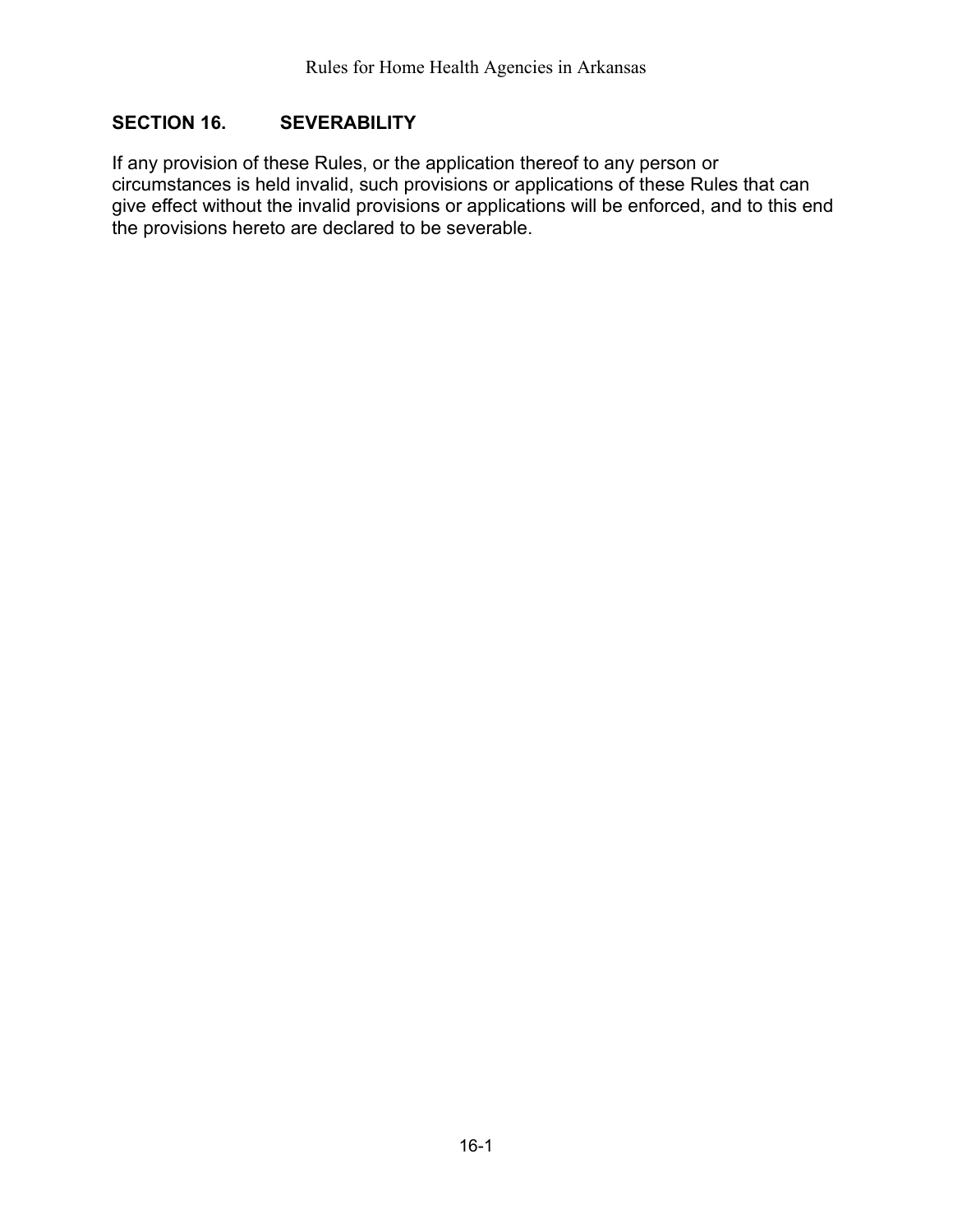# **CERTIFICATION**

This will certify that the foregoing revisions to the 2020 Rules for Home Health Agencies in Arkansas were promulgated by the State Board of Health of Arkansas at a regular session of said Board held in Little Rock, Arkansas on the \_\_\_\_\_ day of

\_\_\_\_\_\_\_\_\_\_\_\_\_\_\_\_\_, \_\_\_\_\_\_.

\_\_\_\_\_\_\_\_\_\_\_\_\_\_\_\_\_\_\_\_\_\_\_\_\_\_\_\_\_\_\_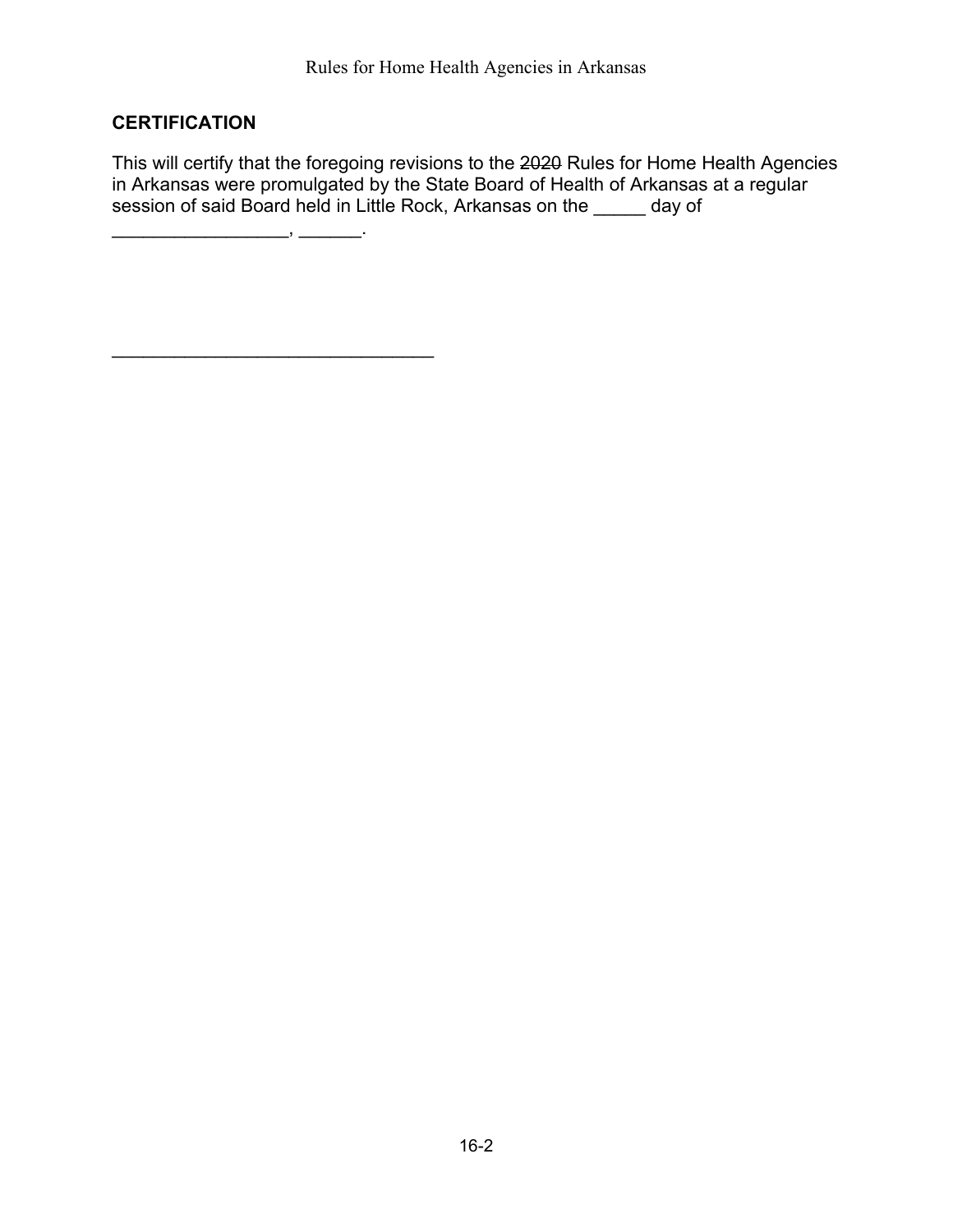#### TABLE 1

Personal Care Aide training for employees course and clinical work topics shall include, but not be limited to:

- A. Body Functions;
- B. Body Mechanics & Safety Precautions;
- C. Communication Skills;
- D. Health conditions including Dementia and Alzheimer's;
- E. Emergency recognition and procedures;
- F. Household safety and fire;
- G. Infection control;
- H. Ethical considerations and state law regarding Nurse delegation;
- I. Nutrition;
- J. Ambulation;
- K. Household services for healthcare to include basic housekeeping procedures and laundry;
- L. Bathing, shampooing, shaving;
- M. Personal grooming to include dressing and undressing;
- N. Meal preparation and clean up;
- O. Oral hygiene;
- P. Normal range of motion;
- Q. Toileting;
- R. Transfer techniques;
- S. Recordkeeping and documentation to include reporting changes to appropriate supervisor;
- T. Role of caregiver in team; and
- U. Nail and skin care.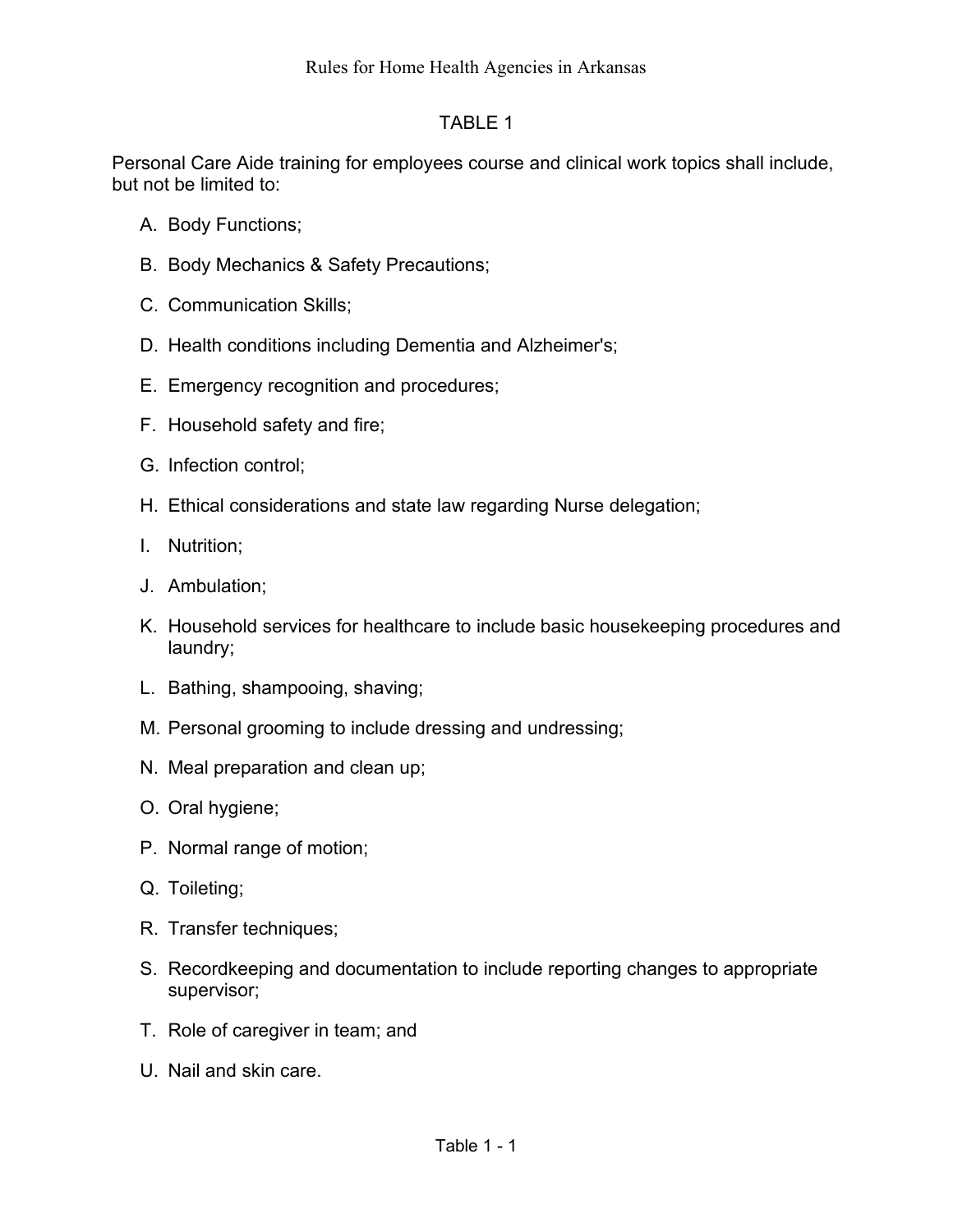#### TABLE 2

Home Health Aide training for employees course and clinical work topics shall include, but not be limited to:

- A. Communication skills, including the ability to read, write, and verbally report clinical information to patients, representatives, and caregivers, as well as to other HHA staff.
- B. Observation, reporting, and documentation of patient status and the care or service furnished.
- C. Reading and recording temperature, pulse, and respirations.
- D. Basic infection prevention and control procedures.
- E. Basic elements of body functioning and changes in body function that must be reported to an aide's supervisor.
- F. Maintenance of a clean, safe, and healthy environment.
- G. Recognizing emergencies and the knowledge of instituting emergency procedures and their application.
- H. The physical, emotional, and developmental needs of and ways to work with the population served by the HHA, including the need for respect for the patient, his or her privacy, and his or her property.
- I. Appropriate and safe techniques in performing personal hygiene and grooming tasks that include:
	- 1. Bed bath;
	- 2. Sponge, tub, and shower bath;
	- 3. Hair shampooing in sink, tub, and bed;
	- 4. Nail and skin care;
	- 5. Oral hygiene; and
	- 6. Toileting and elimination;
- J. Safe transfer techniques and ambulation;
- K. Normal range of motion and positioning;
- L. Adequate nutrition and fluid intake;